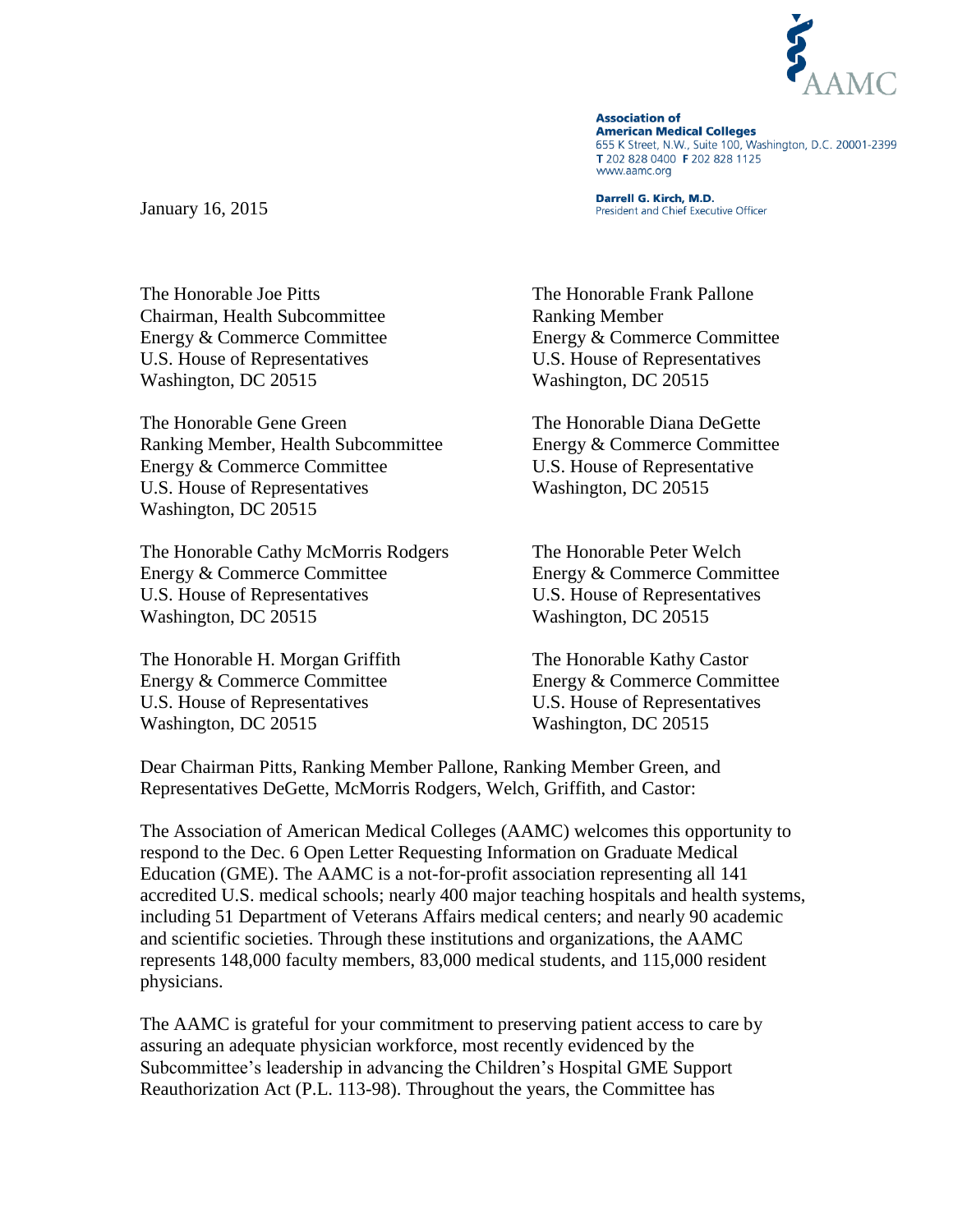Chairman Pitts, Ranking Member Pallone, Ranking Member Green, and Representatives DeGette, McMorris Rodgers, Welch, Griffith, and Castor January 15, 2015 Page 2

demonstrated a bipartisan commitment to strengthening federal support for health professions education and training, including Children's Hospitals GME, the National Health Service Corps (NHSC), workforce development programs under Title VII of the Public Health Service Act, and other initiatives under the Committee's jurisdiction.

Beyond its work to support medical education, the Committee's accomplishments with respect to promoting scientific discovery through medical research and facilitating outstanding clinical care also have had a profound impact on academic medical centers and the millions of Americans nationwide who turn to these institutions for the latest advances in medicine. Guided by a tripartite mission of medical education, medical research, and clinical care, medical schools and teaching hospitals train the majority of the nation's physician workforce, conduct more than half of the extramural research supported by the National Institutes of Health (NIH), operate the vast majority of the critical stand-by and highly specialized services communities rely upon, and treat the most medically vulnerable patients from all socioeconomic backgrounds. Federal GME support is an essential component in enabling these institutions to continue this important work, and the AAMC has endorsed legislation to strengthen the transparency and accountability associated with this funding.

As a result of their fundamental role in the U.S. health care system, the training environment at academic medical centers is characterized by experience working in multidisciplinary and multiprofessional teams; regular interaction with a diverse array of patients, conditions, and care settings throughout the community; and critical thinking skills refined by a culture of continual improvement. Much like they are leading innovations in clinical care and forging ahead toward the frontiers of medical science, medical schools and teaching hospitals are working to transform medical education in a manner that prioritizes quality, patient safety, and access. While some of these efforts may require new legislation to maximize their effect, many already are being driven by accreditors, the market, or academic medical centers themselves.

The AAMC appreciates the signatories' interest in better understanding the public and private investment in GME, as well as the recent report by Institute of Medicine (IOM) appointed committee. As Members review the report and input from other stakeholders, we encourage you also to consider the accompanying [AAMC comments recently](https://www.aamc.org/download/421856/data/aamcresponsetoiomreportongme.pdf)  [submitted to the IOM committee.](https://www.aamc.org/download/421856/data/aamcresponsetoiomreportongme.pdf) While the AAMC shares the committee's vision of the future physician workforce, we note that the report's recommendations to achieve that vision will have unintended consequences for both medical education and patient access to care. Those consequences are understated in the committee's report.

Moreover, due to the inherent complexity of GME financing, some commentators inadvertently base their recommendations on incomplete, inaccurate, or misinformed premises. For example, some stakeholders have suggested that shortcomings in the workforce, such as geographic distribution, can be resolved through changes to GME financing, but these suggestions are not fully supported by past experiences. Others are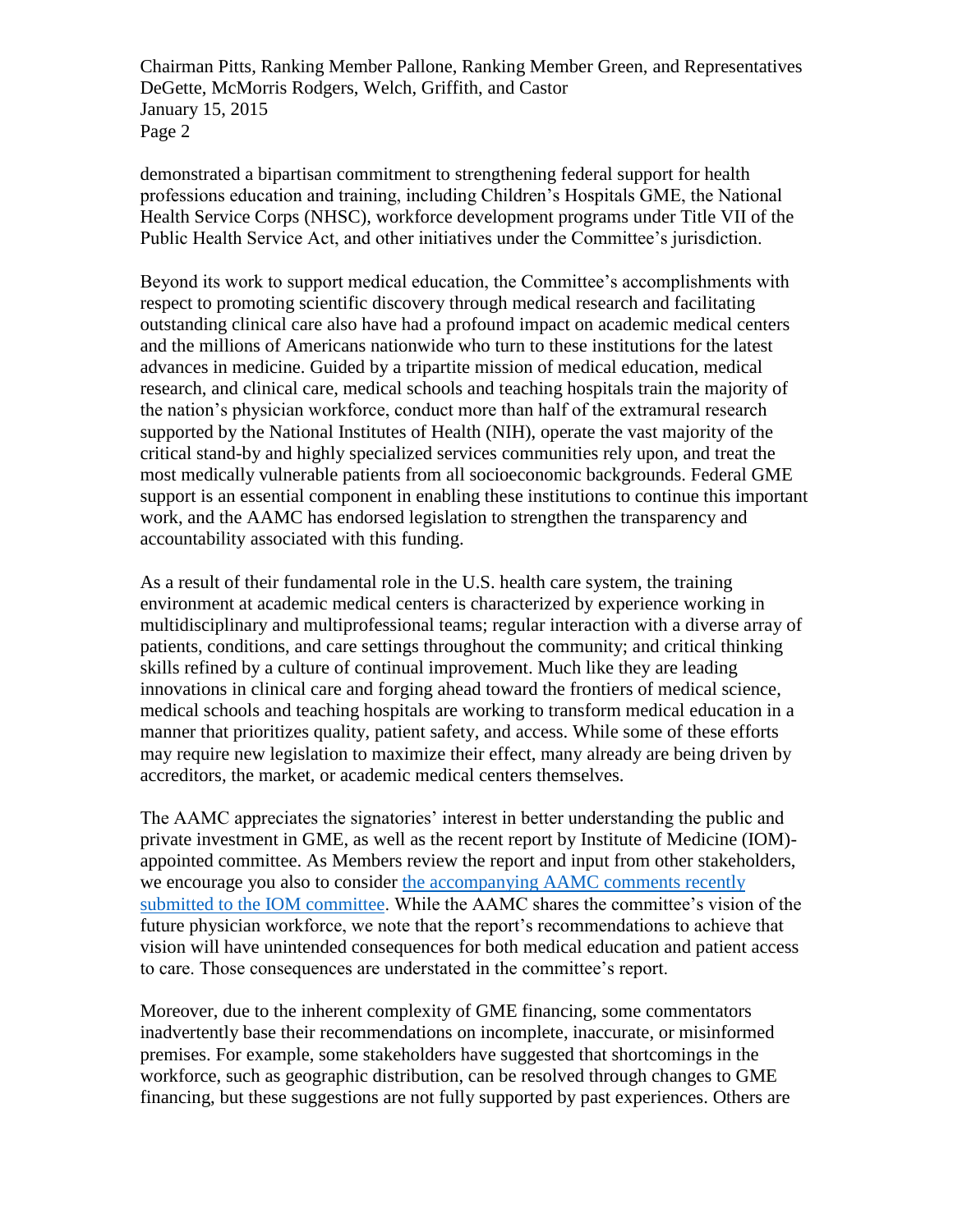Chairman Pitts, Ranking Member Pallone, Ranking Member Green, and Representatives DeGette, McMorris Rodgers, Welch, Griffith, and Castor January 15, 2015 Page 3

relying on care delivery models in the Affordable Care Act as the silver bullet to resolve physician shortages despite data and demographics to the contrary. Some observers expect that government interventions to micromanage specialty composition can outweigh the highly complex personal factors – such as personal interest and lifestyle – that drive physician career choices.

We hope the AAMC's detailed comments on the IOM committee's report will prove useful to you in clarifying these misunderstandings and in describing the initiatives already underway at medical schools and teaching hospitals nationwide. Similarly, we are pleased to provide the following responses to the questions you posed, with a particular focus on legislative strategies to strengthen the nation's physician workforce. Most of these suggestions are addressed in greater depth in the AAMC's comments on the IOM committee report. The AAMC also would welcome the opportunity to discuss the issue with you further at your convenience.

The AAMC is grateful for the opportunity to answer these questions and we look forward to ongoing discussions with the Committee. Please do not hesitate to contact AAMC Chief Public Policy Officer Atul Grover, M.D., Ph.D., at 202-828-0666 if we can be of further assistance.

Thank you again for your leadership in assuring patient access to care and your support for the unique missions of academic medicine. We stand ready to partner with you in achieving our mutual goal of improving health and health care for all.

Sincerely,

Darrell G. Kirch, M.D.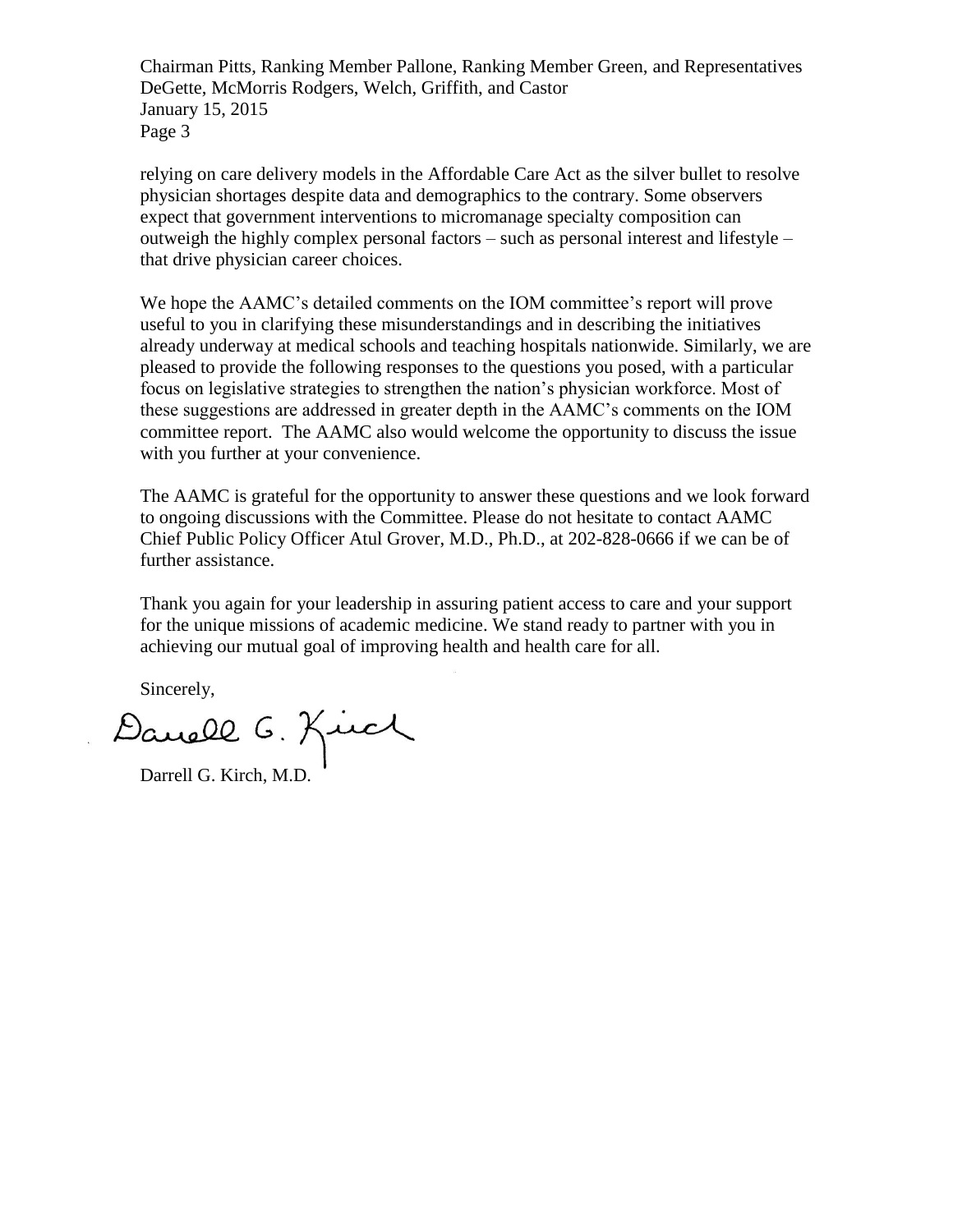### **1. What changes to the GME system might be leveraged to improve its efficiency, effectiveness, and stability?**

To efficiently and effectively meet the nation's health care needs, the physician pipeline must expand. As record numbers of Baby Boomers enter the Medicare system, the demographics of the population will strain the health care system over the next decade by increasing the demand for physician services as the physician workforce also ages. Changing practice patterns and other efficiencies in health care delivery may mitigate shortages over the long term, but in the interim, data to support these assumptions is not definitive and transformation will take time. The resulting shortfalls in the meantime will affect all Americans, and, as recently illustrated by tragic headlines from the Department of Veterans Affairs (VA), the most vulnerable populations in underserved areas will be the first to feel the effects.

Despite successful efforts of existing and new medical schools to address physician shortages by increasing enrollment, residency training positions at teaching hospitals have not grown at the same pace, because they are limited by the cap on Medicare support imposed by the Balanced Budget Act of 1997. Hence, while demand for health care services will grow, there will not be commensurate growth in supply, leading to shortages. Most non-teaching hospitals currently are able to become teaching hospitals and receive Medicare support, but only 17.7 percent of hospitals nationwide choose to do so, and major teaching hospitals represent only 5 percent of all hospitals. Thus, lifting the cap on Medicare-supported residency positions would enable teaching hospitals that are willing and prepared to train physicians to begin expanding their programs immediately. The medical education community recognizes the need to be accountable and transparent throughout the expansion.

At the same time that support for physician training should be increasing, major teaching hospitals are facing significant financial pressures from clinical payment reforms, sequestration, and other sources. This includes threats to cut Medicare GME support. As noted below, Medicare GME supports only a portion of the costs associated with training residents. Teaching hospitals must fund the remaining costs through their clinical revenues, and financial pressures will make that difficult to continue. According to the results of an August 2013 survey of GME program directors by the Accreditation Council for Graduate Medical Education (ACGME), 83 percent of respondents (from both teaching hospitals and medical schools) are already engaged in leadership-level discussions about how they would reduce residency positions in both primary and specialty care if Medicare GME support were reduced.

Preserving existing and reliable Medicare support for these institutions is vital to efficiently and effectively train the next generation of physicians, without jeopardizing the equally important research and clinical missions at academic medical centers. As the committee is aware, funding residency training through unreliable annual appropriations (e.g., CHGME), eliminates the long-term stability necessary to train residents. The AAMC expressed this concern when the Committee voted in 2011 to defund the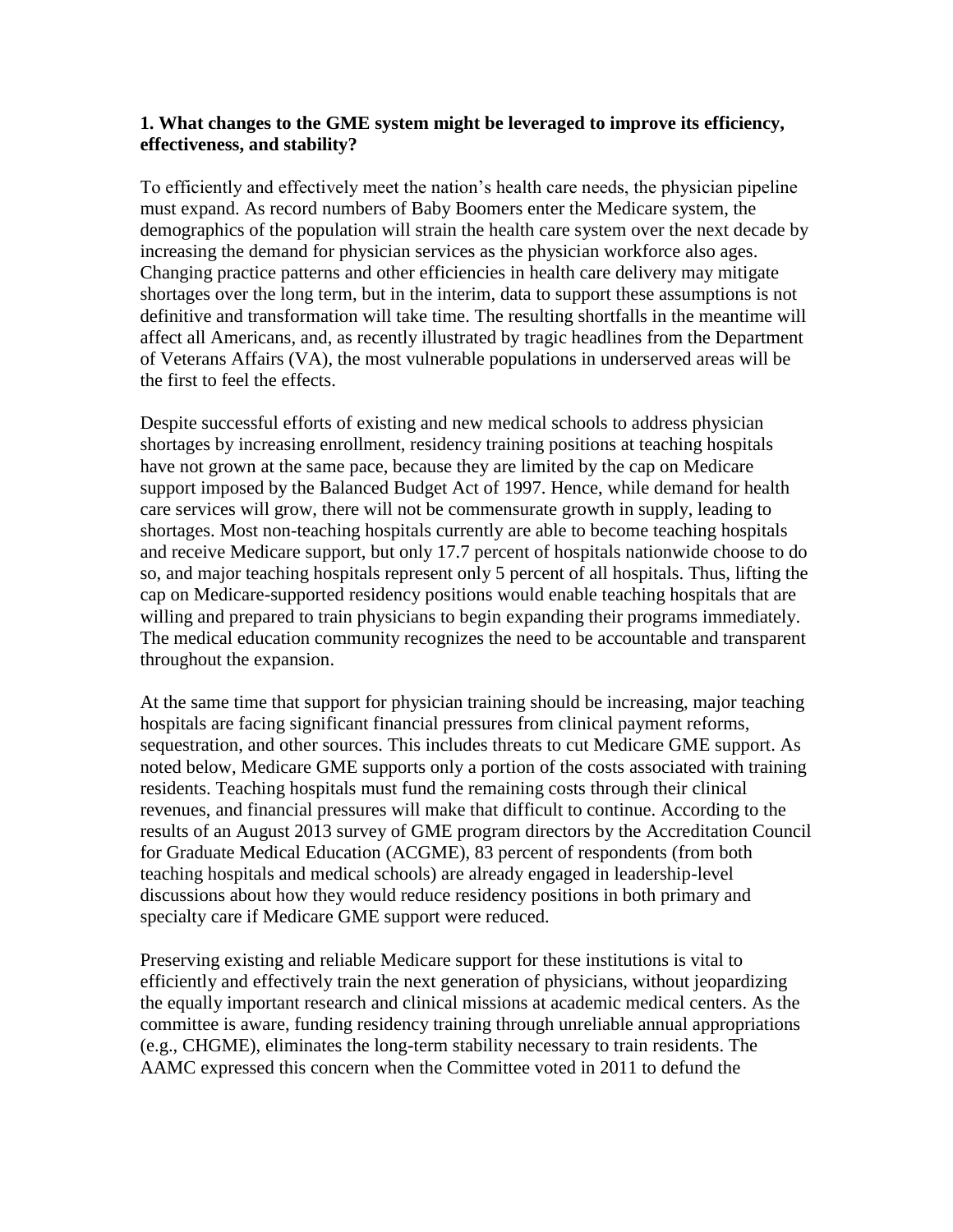mandatory appropriation for the Teaching Health Center (THC) program, which would have destabilized the Health Resources and Services Administration (HRSA)'s ability to support the multi-year THC residencies.

While we believe that current GME support through Medicare, Medicaid, CHGME, and other federal programs should not be reduced or redirected, we do believe that introducing additional stability for existing and expanded physician training efforts should be a top priority for the nation. To date, payers beyond Medicare and teaching hospitals have contributed relatively less to cover the costs of graduate medical education. Medicare itself covers *only its share of the costs*, less than a quarter of direct costs teaching hospitals incur, rather than the full costs of training. In venues with low numbers of Medicare discharges, Medicare may not be the appropriate source for GME funding. Other federal programs do not provide comparable levels of support, while private payers contribute little to no explicit funding to offset the costs of physician training and unique clinical missions at teaching hospitals. As a result, the current mechanism for financing GME does not reflect the full spectrum of entities benefiting from the product of such investments.

The AAMC first endorsed "all-payer" support for GME decades ago, when the association called for "broad-based societal support" and "shared responsibility" funds for physician training. We continue to welcome the opportunity to work with stakeholders toward a system that augments the existing investments in physician training. We note, however, that any such system must build upon the existing infrastructure for financing GME to prevent destabilizing the training enterprise at a time when the nation needs more physicians and clinical revenues erode further. Any efforts to reform GME financing should supplement, rather than replace, existing funding sources. Eliminating existing funding streams risks diluting or forfeiting the targeted focus that each program was intended to address. In the meantime, it will be essential to expand existing support for physician education, as described in question #2, to resolve current and future shortages.

Our responses to questions #3 and #4 describe the limitations in using GME financing mechanisms to influence programmatic outcomes, which are better addressed through educational and other interventions. Across the continuum, medical education has changed significantly in the last 15 years and continues to change. For example, there is increasing focus on competency-based education in which trainees advance as they achieve necessary milestones, as opposed to time-based advancement. Initiatives are underway to enhance admissions processes, policies, and practices to better identify, select, and prepare tomorrow's doctors for the health care system – and patient population – of the future. Education across multiple health professions is being better integrated and coordinated to provide more collaborative and patient-centered care.

Changes to the accreditation process seek to facilitate and accelerate this transformation in medical education. The AAMC supports ACGME's transition to outcomes- and competency-based accreditation through its Next Accreditation System (NAS). The NAS requires programs to demonstrate that trainees have achieved competence in six clinical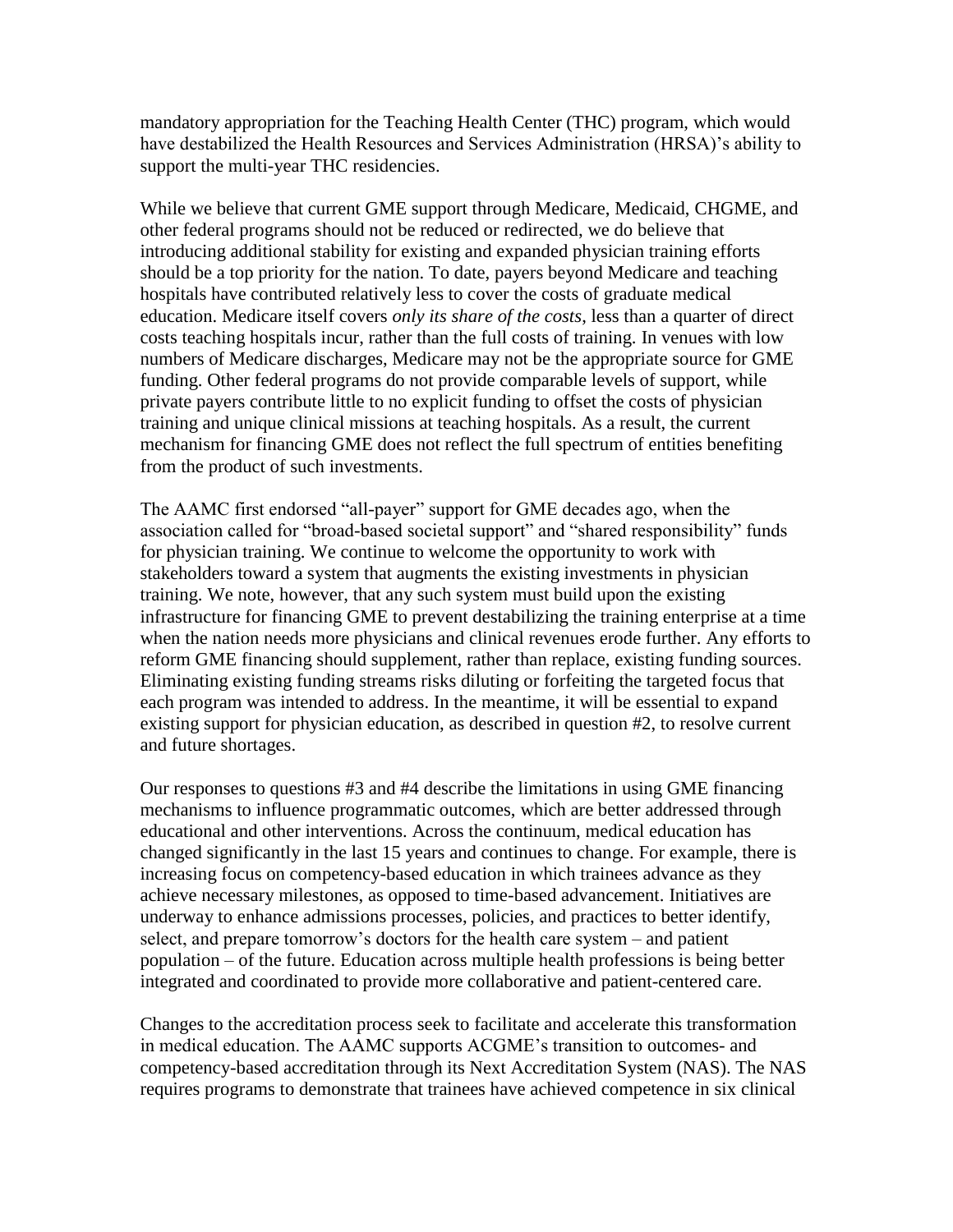competency domains: patient care, medical knowledge, practice-based learning and improvement, interpersonal and communication skills, professionalism, and systemsbased practice. Additionally, the ACGME's Clinical Learning Environment Review (CLER) program is intended to "generate national data on program and institutional attributes that have a salutary effect on quality and safety in settings where residents learn and on the quality of care rendered after graduation," as described by ACGME leadership. These goals are best achieved in a framework that is guided by educational rather than political objectives.

# **2. There have been numerous proposals put forward to reform the funding of the GME system in the United States. Are there any proposals or provisions of proposals that you support and why?**

In the  $113<sup>th</sup>$  Congress, the AAMC endorsed bipartisan GME expansion bills that would direct new GME funding to shortage specialty residency programs and would prioritize communities that have invested in new medical schools. These bills include the *Resident Physician Shortage Reduction Act* (S. 577 and H.R. 1180) and the *Training Tomorrow's Doctors Today Act* (H.R. 1201). The modest expansion proposed in these bills would enable teaching hospitals to train more physicians, but only about one-third of the additional physicians required to abate expected physician shortage. Nearly two dozen physician and other organizations endorsed the bill, including groups representing primary care physicians and groups representing specialists.

To address physician shortages in real-time, these bills would require half of all newly available residency slots to be dedicated to "shortage specialty" residency programs identified by an independent third party. Other criteria for distribution of new slots would include hospitals affiliated with medical schools that have at least 40 percent of graduates matched in a primary care residency program in the 5 years prior; hospitals emphasizing training in community and outpatient settings; and hospitals eligible for electronic health record (EHR) incentive payments.

H.R. 1201 also includes provisions to establish accountability and transparency measures in accord with recommendations issued by MedPAC. Specifically, H.R. 1201 directs the Secretary of the Department of Health and Human Services (HHS) to implement a Medicare Indirect Medical Education (IME) payment adjustment based on whether a teaching hospital trains residents in clinical care environments that model:

- A variety of clinical settings and systems;
- Multispecialty and interprofessional teams;
- The relevant cost and value of diagnostic and treatment options;
- The delivery of evaluation and management (versus procedural) services;
- Methods for identifying system-based errors and implementing system-based solutions; and
- Other "patient care priorities."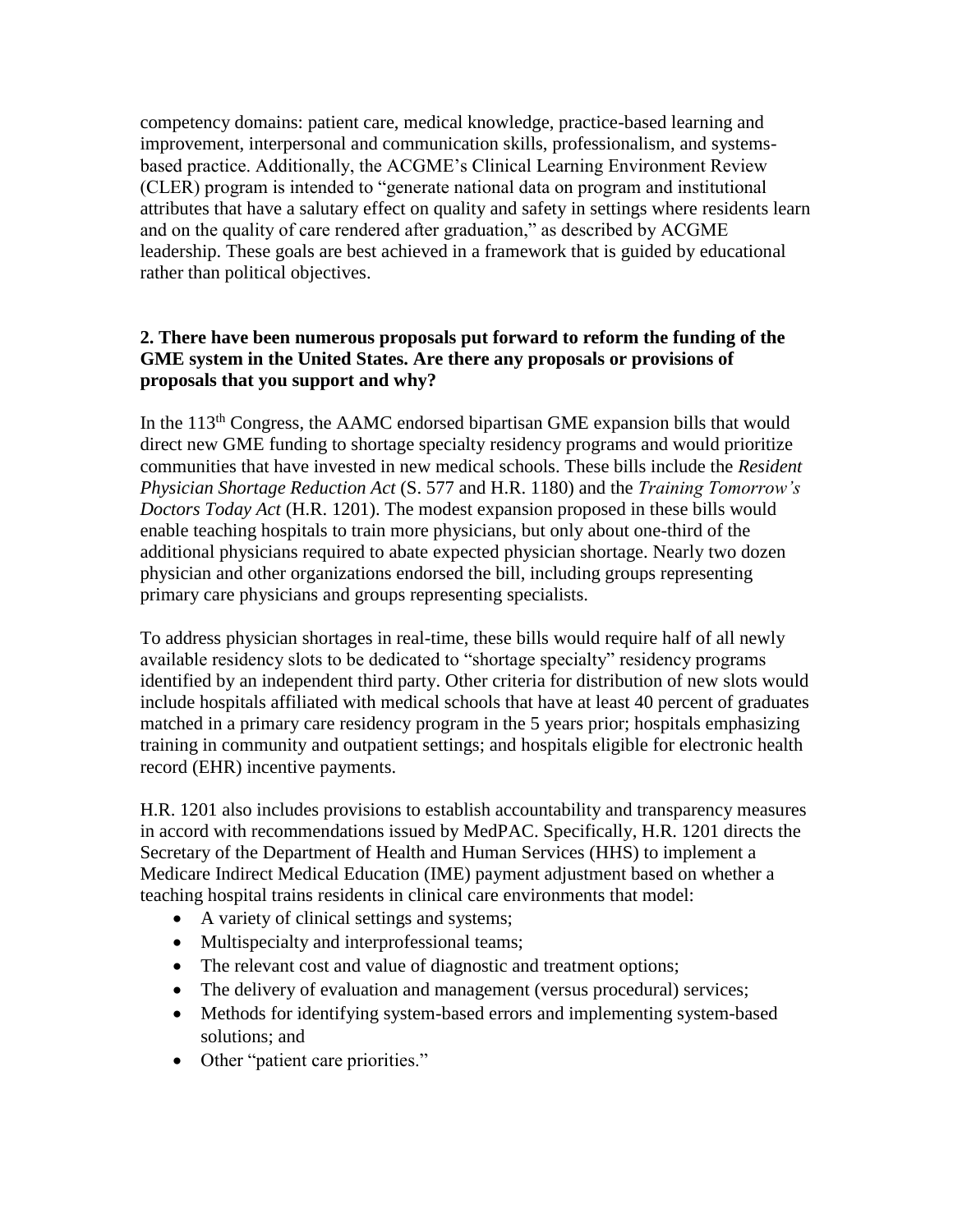The bill calls for a process to identify and establish performance measures that are consensus-based, incorporate qualified stakeholders, and are consistent with the efforts of the GME accrediting bodies. The AAMC strongly believes that to be maximally effective, any accountability reporting and measures should be consistent with data already being collected for federal quality metrics, by the ACGME for accreditation purposes, and other initiatives.

To incentivize adoption of these patient care priorities without destabilizing institutions' ability to serve their communities, the IME performance adjustment program in H.R. 1201 would allow the Secretary to reduce by up to 2 percent IME payments for hospitals that do not meet performance standards. The AAMC believes this approach holds the most potential to meaningfully demonstrate the ongoing accountability of teaching hospitals for the public funds they receive without inadvertently undermining the nation's physician training enterprise. The 2 percent figure also would make the IME performance adjustment program consistent with the percentage of funding at risk under other federal pay-for-performance programs such as Medicare's Value-Based Purchasing Program (2 percent) and Physician Quality Reporting Program (2 percent).

Placing substantially more than 2 percent of an institution's GME payments at risk from year to year likely would yield unintended consequences. Prudent fiscal planning would force even the best-performing institutions to budget for the maximum cut to ensure their ability to sustain their programs and services in the event of a substantial loss. The risk would be compounded by cuts already being imposed on teaching hospitals as a result of sequestration and new Medicare payment methodologies. Accordingly, institutions may reassess the viability of continuing their costliest efforts under extreme financial pressures, as some reports, such as the ACGME survey results discussed above, already have begun to indicate.

We believe you will agree, the primary objective of any performance-based system should be to improve performance, not to undermine the ability of the entity to achieve those measures and not to generate savings. Instituting a system that puts an unreasonable percentage of an institution's budget at risk would erode the financial resources necessary to provide patients life-saving services unavailable elsewhere in the community; destabilize the infrastructure for education, research, and patient care; and penalize trainees.

H.R. 1201 also incorporates legislative changes to enhance the transparency associated with Medicare's support for graduate medical education. Under H.R. 1201, the HHS Secretary would be required to issue an annual report on Medicare GME payments, including data on:

- DGME and IME payments made to each hospital;
- DGME costs of each hospital, as reported on the annual Medicare cost reports;
- Number of full-time equivalent residents (FTEs) at each hospital that are counted for DGME and IME purposes;
- Number of FTEs at each hospital that are not counted for DGME and IME purposes; and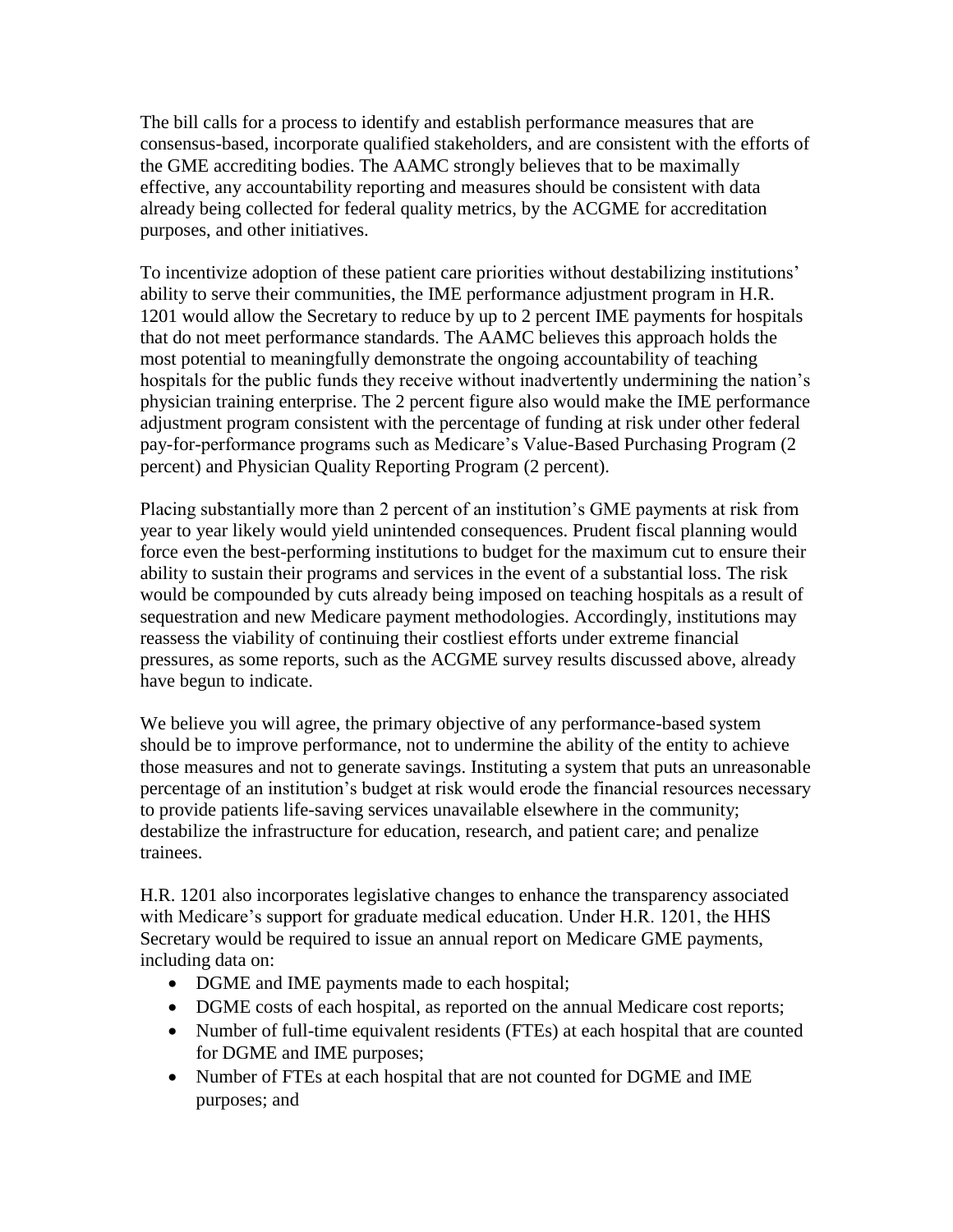- Factors contributing to the higher patient care costs at each hospital, including the:
	- o Costs of trauma, burn, and other stand-by services;
	- o Provision of translation services for disabled or non-English speaking patients;
	- o Costs of uncompensated care;
	- o Financial losses with respect to Medicaid patients; and
	- o Uncompensated costs associated with clinical research.

In the 113<sup>th</sup> Congress, AAMC also endorsed a number of bipartisan non-Medicare solutions to address workforce issues, such as the "Creating Access to Residency Education Act of 2014" (H.R. 4282), the "Building a Health Care Workforce for the Future Act" (H.R. 5458/S. 1152), and the "Restoring the Doctors of Our Country Through Scholarships (RDOCS) Act" (H.R. 5223). H.R. 4282, introduced by Congresswoman Castor, would authorize a new program that would provide federal matching grants to support targeted priorities in residency training. H.R. 5458 and S. 1152 would address factors that influence specialty choice by establishing programs supporting primary care mentorship, educational innovations in priority areas, and scholarships building on the success of the NHSC. The bill also would study the effect of burdensome documentation requirements on the practice environment. H.R. 5223 would expand on the NHSC by providing state-based scholarships for primary care physicians in underserved communities. Though these proposals do not directly affect Medicare GME, they reflect the multi-faceted approach needed to support a comprehensive, effective national workforce strategy that best meets the population's changing health care needs.

# **3. Should federal funding for GME programs ensure training opportunities are available in both rural and urban areas? If so, what sorts of reforms are needed?**

To ensure the workforce is best prepared to respond to the nation's health care needs, it is important to recognize the value of training in both urban and rural communities, in both inpatient and outpatient settings, and in both highly specialized and routine care. There is a clear need to improve the distribution of the physician workforce. Reviewing existing GME policies that facilitate such efforts demonstrates that factors beyond GME financing may be preventing expansion in chronically underserved areas. Further, by itself, the existence of training opportunities in underserved settings cannot remedy noneducational obstacles also affecting physician distribution.

Current policy incentivizes GME expansion in rural areas. Critical Access Hospitals (CAHs) that train residents are reimbursed at 101 percent of their reasonable costs, while other teaching hospitals receive formula-based payments that cover a small fraction of the institution's actual direct costs. Unlike other teaching hospitals for which Medicare support has been limited at 1996 levels since 1997, the "caps" for rural hospitals were set at 130 percent of their 1996 levels, leaving them significant room to grow their training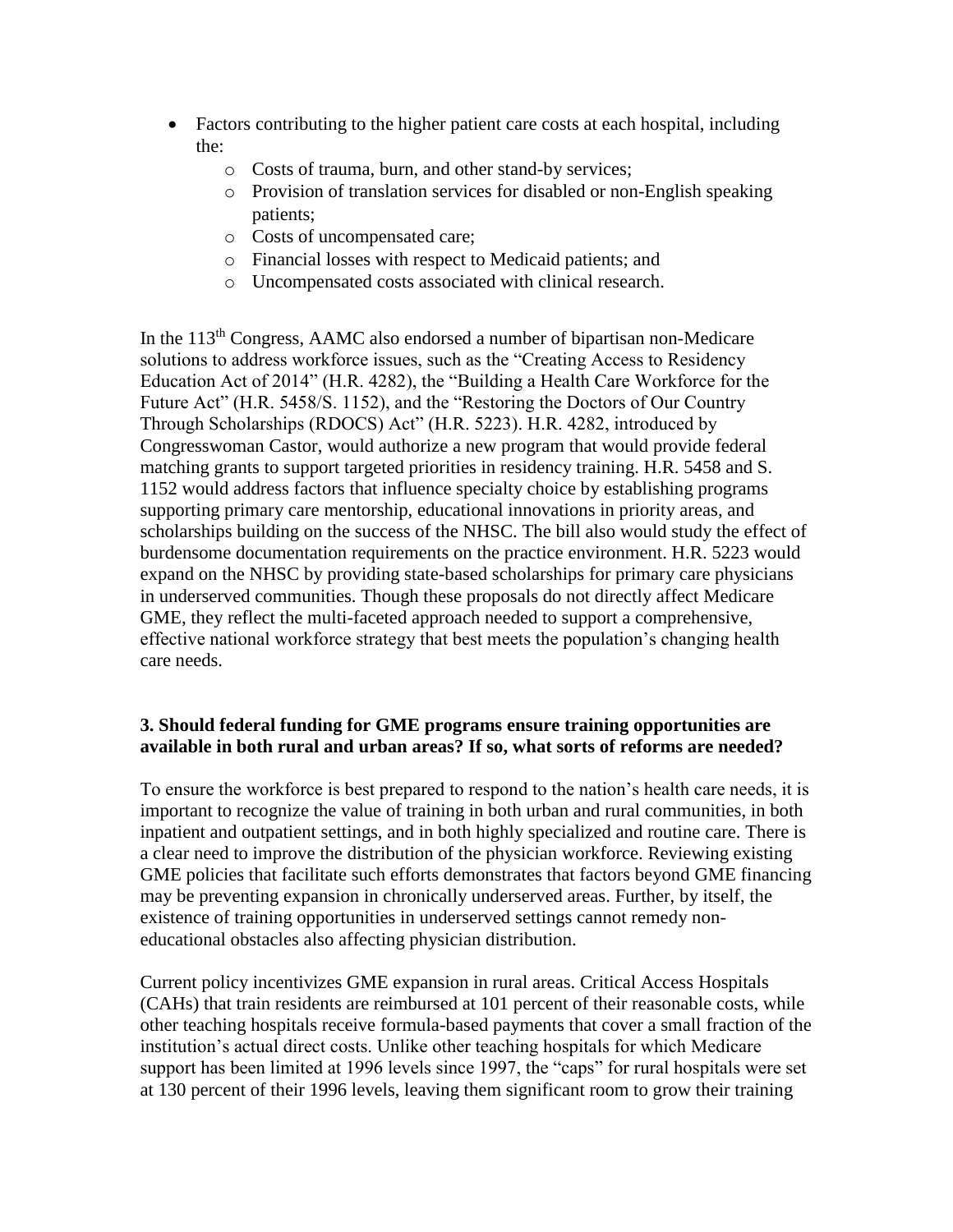programs. The Medicare program also allows rural hospitals to expand their cap for the purposes of adding new medical residency programs. In other words, a rural hospital can add a new residency training program at any time and receive enhanced Medicare support for the new trainees, while Medicare support for other hospitals is limited by the caps established nearly two decades ago. Similarly, Medicare caps do not apply to CAHs; these hospitals can expand existing programs or add new programs without limit and will continue to receive Medicare support.

Additionally, as mentioned above, many non-teaching hospitals in rural and urban settings alike are able to become a teaching hospital at any time and receive Medicare support. However, only a small fraction choose to do so. AAMC staff has published a guide on the Medicare requirements for *Becoming A New Teaching Hospital* and regularly works with hospitals that are considering becoming new teaching hospitals and medical schools seeking to develop educational partnerships with non-teaching hospitals. Some stakeholders suggest that a concentration of training dollars in the Northeast reflects a geographic skew in current policy; however, under current law, there is in fact greater opportunity for hospitals in Western states such as Utah, Wyoming, and Montana to expand because fewer hospitals already have chosen to establish training programs compared to Northeastern states such as Pennsylvania or New Jersey (please see pg. 23 of AAMC comments to the IOM committee for a state-by-state breakdown).

Reports suggest the added costs associated with being a teaching hospital and the ongoing administrative burden of operating a high quality training program make the task daunting for any institution, even with the special payments and regulatory exceptions for rural hospitals and CAHs. For rural communities – which struggle to attract and retain physicians for a number of reasons – the task may be even more challenging. Aside from questions of securing the appropriate infrastructure for maintaining such a program over the long term, including sufficient supervisory faculty and equipment, it is not clear whether the volume and diversity of patient cases in such settings would offer ample opportunities to ensure a high quality, well-rounded educational experience. These types of challenges and expenses are not resolved by directing Medicare GME funding to any type of training facility, but rather must be addressed through other means.

Potential strategies to overcome some of these obstacles might include exploring whether providing non-teaching hospitals start-up assistance would make it more appealing for such facilities to administer training programs. Opportunities also may exist to develop and support programs to prepare community physicians to serve as educators, mentors, and training program administrators.

One existing policy that strives to alleviate some of these challenges is the Medicare Rural Training Track (RTT) program. The program provides mutually beneficial incentives for urban hospitals, rural hospitals, and non-hospital clinical settings to form partnerships through separately accredited RTT programs to train primary care residents to practice in rural areas. Urban hospitals participating in the program are allowed to receive additional GME funding above their cap for the time RTT residents train at their institutions – a rare exception to the 1997 law that set the cap. The rural hospitals also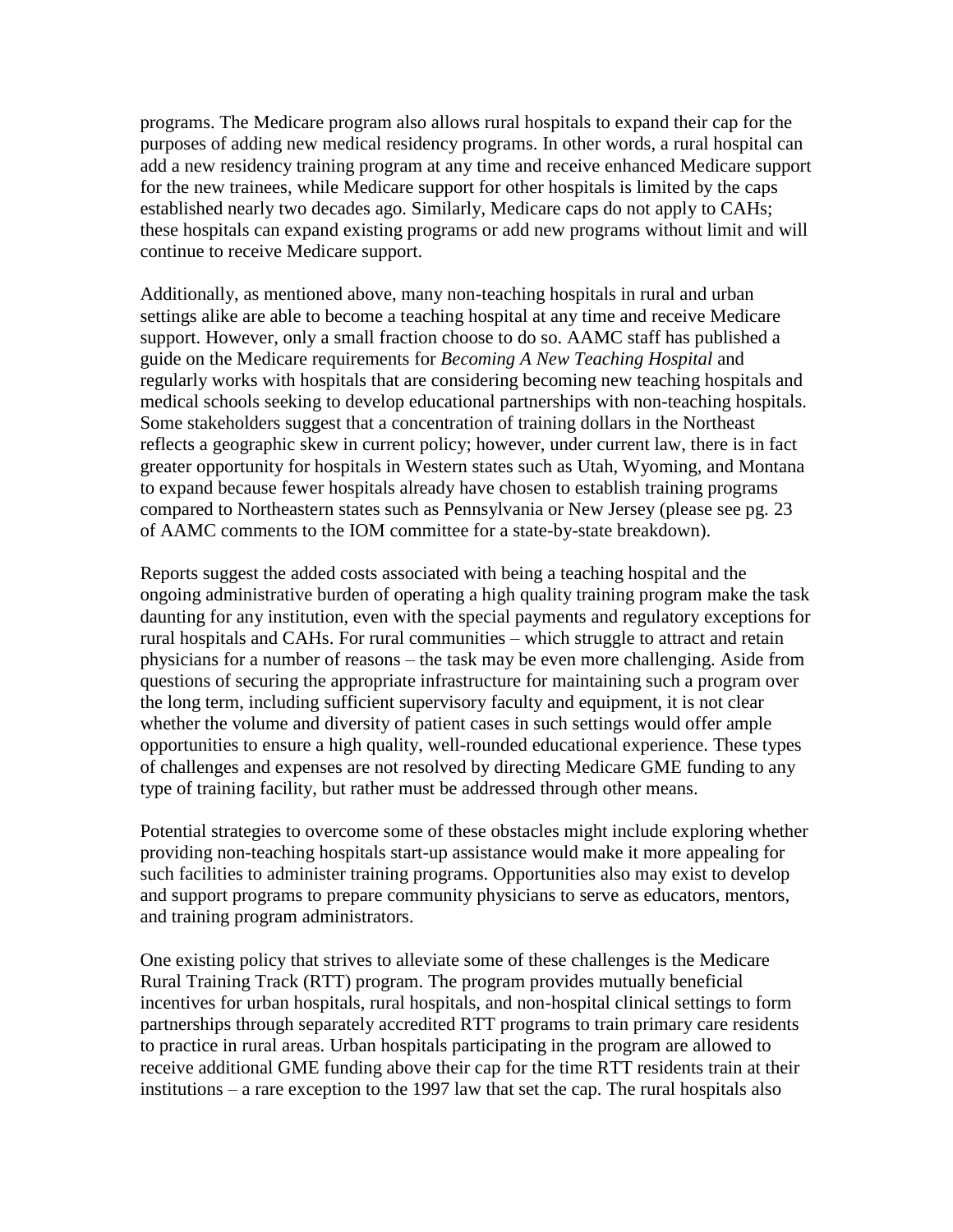receive Medicare GME funding on the basis of the time RTT residents train at their institutions; additionally, the rural participants are able to share the accreditation and other costs/responsibilities with the urban facility.

Recruiting residents to an urban-rural hybrid program may also prove easier than recruiting to a program that is exclusively rural, perhaps addressing the pipeline issue described above. Residents in RTT programs must train at the rural site for more than half of their training – and, in practice, likely spend two-thirds of their time in rural communities.

The Medicare regulations governing establishment and operation of rural training tracks are exceedingly complex. AAMC staff have produced resources to help guide institutions that may be interested in exploring a rural track. Exploring how best to expand the reach of established policies (such as the RTT program, the ability of rural hospitals to grow their caps, and the ability of non-teaching hospitals to establish a new residency program) will be important in determining whether optimizing these existing incentives will yield the desired outcomes.

Given the preference of practicing physicians for urban and suburban settings, it would be reasonable to expect similar partiality among medical graduates; indeed, recruiting graduates to fill residency positions in rural areas traditionally has been difficult. Even graduates who complete training in those communities do not necessarily stay; in 2012, Wyoming retained only 27.7 percent of physicians who completed GME in the state, Iowa retained 36.4 percent, and New Mexico retained 39.1 percent.

While opportunities to train in an area should be an important element of any state's workforce strategy, these retention numbers suggest that the availability of training positions alone cannot be expected to overcome the numerous other factors that influence a graduate's final practice location. Efforts to improve physician distribution cannot rely solely on educational interventions, but rather should prioritize the types of strategies that have demonstrated effectiveness, such as financial incentives to practice in underserved areas. Further, addressing physician distribution will only be complicated more in the midst of the significant shortages facing the nation.

**4. Is the current financing structure for GME appropriate to meet current and future healthcare needs?**

**i. Should it account for direct and indirect costs as separate payments?**

- **a. If not, how should it be restructured? Should a per-resident amount be used that follows the resident and not the institution?**
- **b. If so, are there improvements to current formulas or structure that would increase the availability of training slots and be responsive to current and future workforce needs?**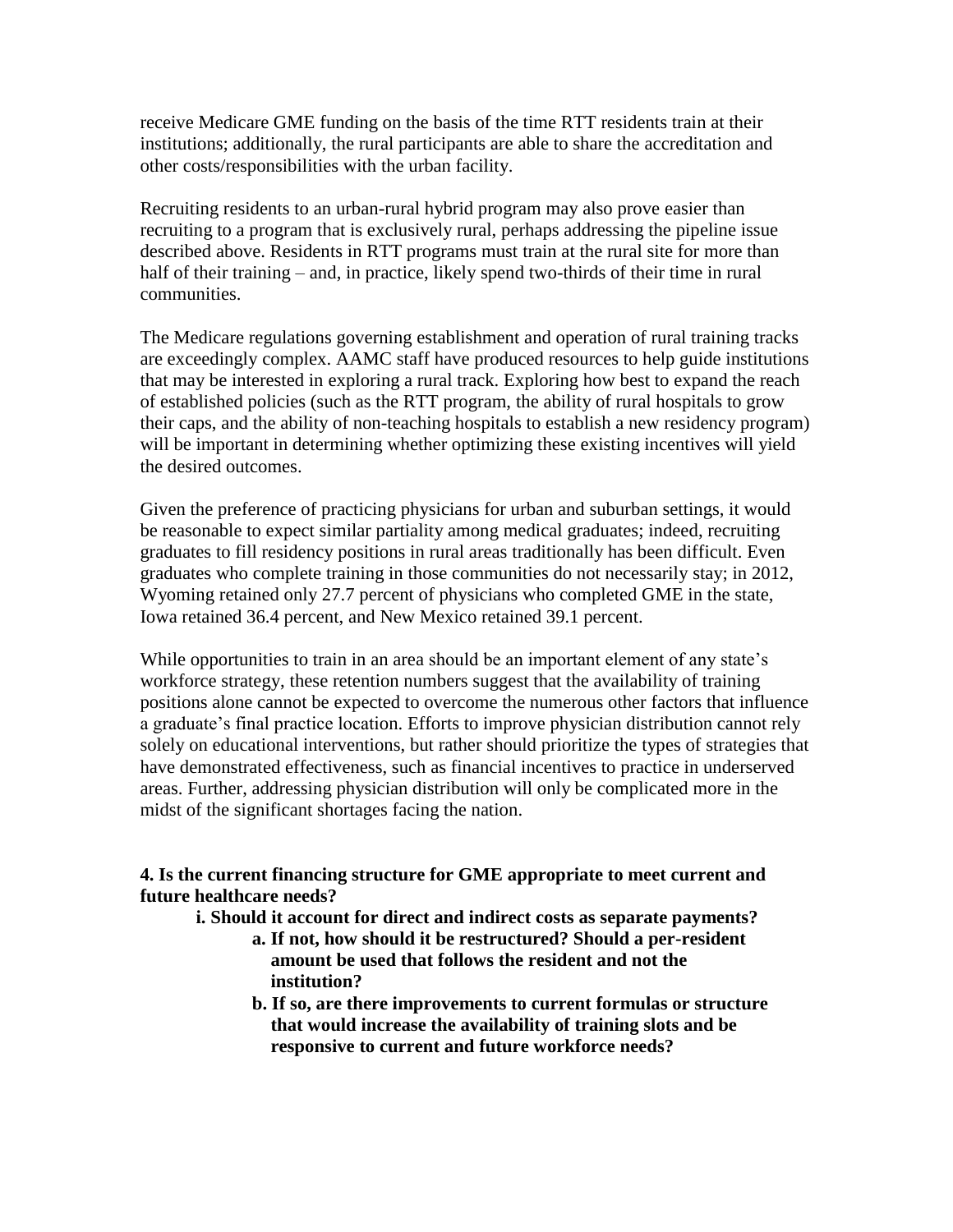Stakeholders sometimes confuse the distinct purposes of Medicare direct graduate medical education (DGME) payments and indirect medical education (IME) payments, perhaps because they both are labeled "education" payments despite their differing purposes. As you know, DGME payments cover training expenses such as resident stipends and benefits, faculty salaries and benefits, and allocated institutional overhead costs. Most teaching settings, including many community health centers, are currently eligible for DGME payments. Like teaching hospitals, those payments would be calculated based on the facility's Medicare share.

Medicare IME, on the other hand, constitutes a *patient care* payment designed to partially offset the unique costs associated with caring for highly complex, severely ill inpatients at teaching hospitals. Unlike DGME payments, IME payments are provided as add-on payments for patient care services on a per-Medicare-beneficiary-discharge basis. Thus, IME payments attempt to remedy a flaw in the diagnosis-related group (DRG)-based prospective payment system (PPS), which does not capture these unique additional expenses teaching hospitals incur by providing round-the-clock access to highly specialized and costly patient care resources in a wide range of services. While other entities may treat challenging patient populations, they do not provide the level of complex care or stand-by capacity provided by teaching hospitals, and their Medicare and Medicaid reimbursement is often cost-based; consequently, they do not suffer the payment shortfalls that the IME is intended to resolve.

This intent for IME payments is clearly stated in House and Senate report language from when Congress explicitly created the adjustment for teaching hospitals as part of Medicare's DRG-based PPS:

This adjustment is provided in light of doubts … about the ability of the DRG case classification system to account fully for factors such as severity of illness of patients requiring the specialized services and treatment programs provided by teaching institutions and the additional costs associated with the teaching of residents …The adjustment for indirect medical education costs is only a proxy to account for a number of factors which may legitimately increase costs in teaching hospitals. (House Ways & Means Committee Rept. No. 98-25, March 4, 1983, and Senate Finance Committee Rept. No. 98-23, March 11, 1983)

Disregarding the original intent behind the IME payment and using it for a new purpose would have major implications for the patients that seek stand-by and other unique regional services at AAMC-member teaching hospitals. Though they represent only 5 percent of all hospitals, these hospitals operate: 79 percent of Level 1 adult trauma centers; 68 percent of all burn care units; and 59 percent of pediatric-intensive care units (ICUs). Additionally, 87 percent of all lung transplant programs, 85 percent of all liver transplant programs, 78 percent of all heart transplant programs, and 68 percent of all bone marrow transplant programs are based at an AAMC-member teaching hospital. One-fifth of all services in cardiac surgery and 30 percent of cardiac intensive care beds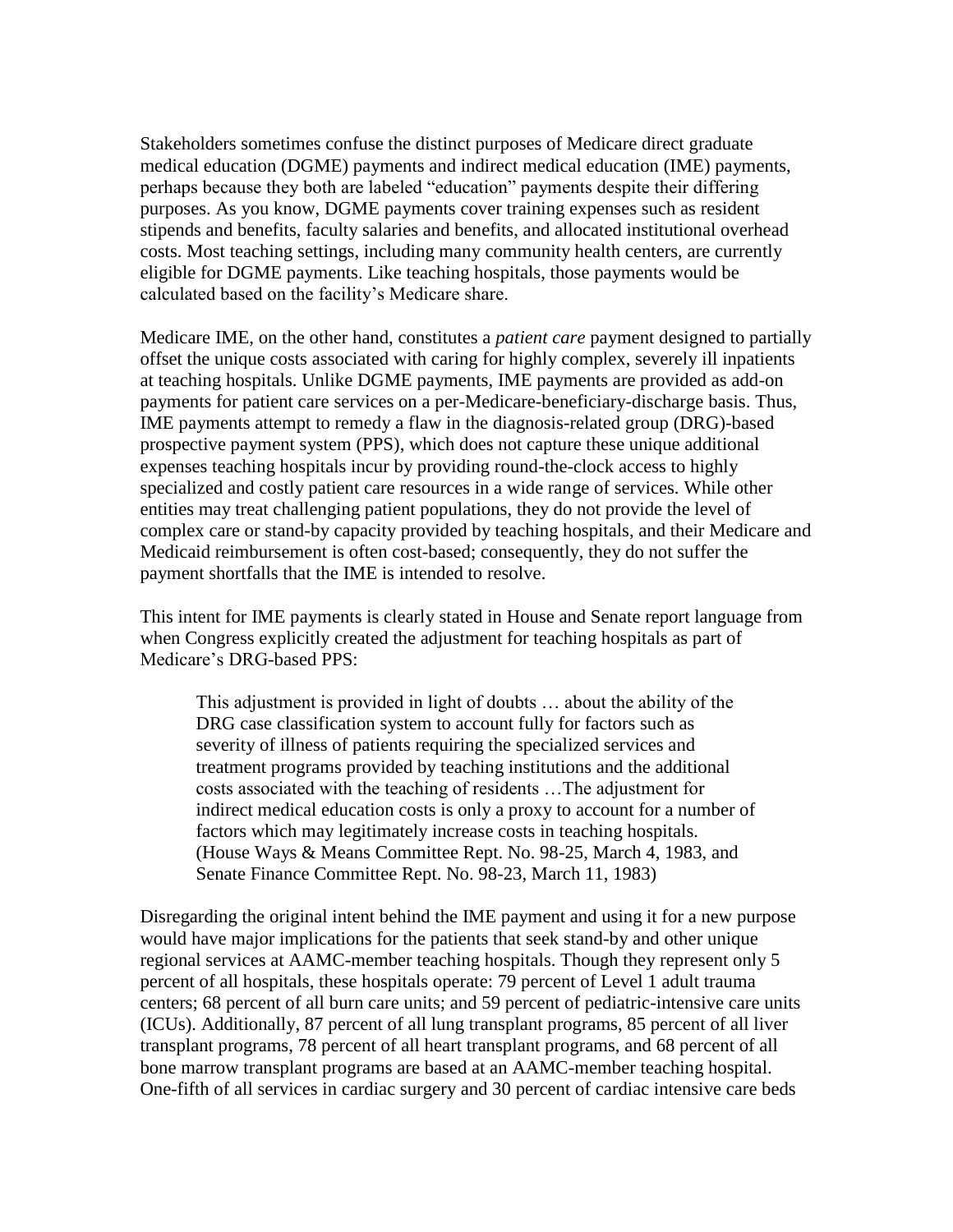are based at these hospitals. Compared with physician offices and other hospitals, major teaching hospitals care for patients that are sicker, poorer, and more likely to be disabled or non-white. Other settings typically do not invest in such services in the same way as major teaching hospitals do, which explains why such facilities are not eligible for IME payments.

Recent headlines illustrate how the infrastructure afforded by these well-established referral patterns can strengthen the ability of the health care system to respond expeditiously to novel threats too. As described by the University of Nebraska Medical Center (UNMC) in recent testimony before the Energy and Commerce Subcommittee on Oversight and Investigations, for over a decade, UNMC and Emory University have been maintaining specially built isolation units to treat patients with serious infectious diseases – two of only three ready units in the country. Until this past summer, no patient had required the highly specialized capabilities of the units, but the institutions had invested substantially to conduct regular training exercises and maintain constant readiness, despite losing funding from other sources.

After treating the first Ebola patients in the U.S., both facilities made it a priority to share the knowledge they gained through the experiences such that it could be accessed by other hospitals in the U.S. and health professionals globally. With no scientifically verified treatment for the disease, U.S. patients have been receiving a range of experimental therapies, adding an additional element of complexity to their care that academic medical centers are uniquely qualified to manage. As institutions guided by a commitment to medical research and discovery, Emory and UNMC were able to navigate the intricacies associated with untested therapeutics, institute research protocols, and advance the care of patients. Their efforts serve not only to benefit the patients at hand but also to better inform efforts to treat Ebola virus disease worldwide.

Emory and UNMC also worked closely with state and federal health officials to help coordinate the government's response. When it became clear that treating Ebola required unique and extensive preparations beyond standard hospital readiness, the institutions advised the CDC as the agency worked with other hospitals to prepare. As a result of their experience in caring for the most complex patients (e.g., trauma, burn, etc.) and in administering research protocols, major teaching hospitals were able to gear up immediately. Of the 48 treatment facilities named as of December 31, 2014, by CDC, 44 are AAMC-member institutions. Their preparations for Ebola patients not only will strengthen the nation's response to other emerging threats, it also will yield real-time lessons on improving infection control within hospitals. While recently enacted emergency supplemental funding may help cover some of the immediate expenses these hospitals will incur, sustaining that level of heightened preparedness over the long term will require an institutional financial commitment that will persist long after supplemental sources have been exhausted.

Major teaching hospitals house expertise and equipment inaccessible elsewhere. Their specialized capabilities may vary from institution to institution, but their common commitment to research, education, and patient care enables this network of academic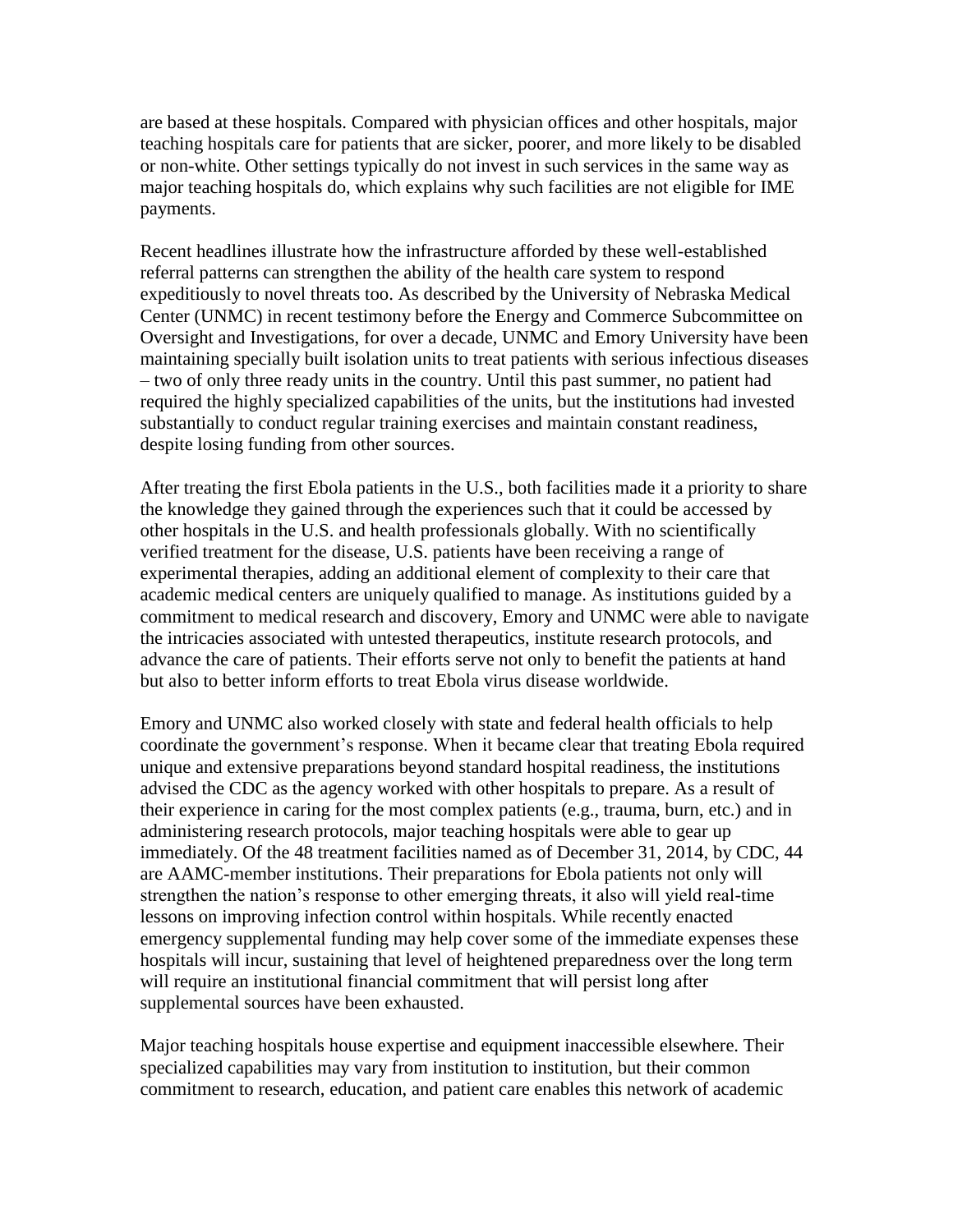centers to replicate and scale up such capabilities more rapidly than other facilities, as necessary. This capacity serves as an asset not only in times of unexpected public health emergencies, but also in addressing the personal health emergencies that communities encounter daily. It also carries a heavy expense for the institution that IME payments are designed to offset. In this way, the IME payment partially offsets the costs of offering irreplaceable patient care services to the community; this relief enables the institution to continue supporting the costly research and education missions that, in turn, inform and strengthen the facility's clinical effectiveness.

Consolidating the DGME and IME payments risks forfeiting the targeted and distinct purpose that each of these funding streams was intended to address. Without an alternative methodology to sustain the above-described specialized services, such action could jeopardize communities' access to life-saving care. The effects would extend far beyond the locale of the recipient institution, since, in many cases, major teaching hospitals are regional referral centers that provide irreplaceable specialized services not found in surrounding states.

In its most recent report, the federal Council on Graduate Medical Education (COGME) expresses similar concern about proposals (such as the one in the IOM committee's report) to eliminate IME payments. The COGME report states,

The IOM Committee draws on past analyses finding that much of IME is not devoted to training and could be cut without harming the programs. However, COGME believes that IME funding helps support programs and activities that serve an important public health need. These funds may be inextricable from the maintenance of training programs. An across the board reduction in these amounts would significantly disadvantage patients and communities as well [as] GME trainees by reducing access to much-needed medical specialty care, particularly in disadvantaged and underserved communities.

Aside from the consequences of consolidating DGME and IME payments, proposals to restructure GME payments to "follow the resident" also have inherent flaws. For example, many educational and administrative expenses (e.g., data infrastructure for residency evaluation or simulation technology) are most efficiently and cost-effectively managed centrally by the institution. As training and documentation requirements change, the infrastructure also must be updated to fulfill quality and regulatory requirements. Teaching hospitals have the experience and administrative capacity to manage these extensive and expensive aspects of residency training. It would not be financially feasible for any individual training program to support that sort of infrastructure. Allowing GME funds to "follow the resident" would reduce the ability of teaching hospitals to maintain the mandated infrastructure.

Some stakeholders observe that DGME is underfunded, a consequence of outdated Medicare methodologies that underpay teaching hospitals for training and the absence of other payers explicitly contributing their share of training costs. The AAMC appreciates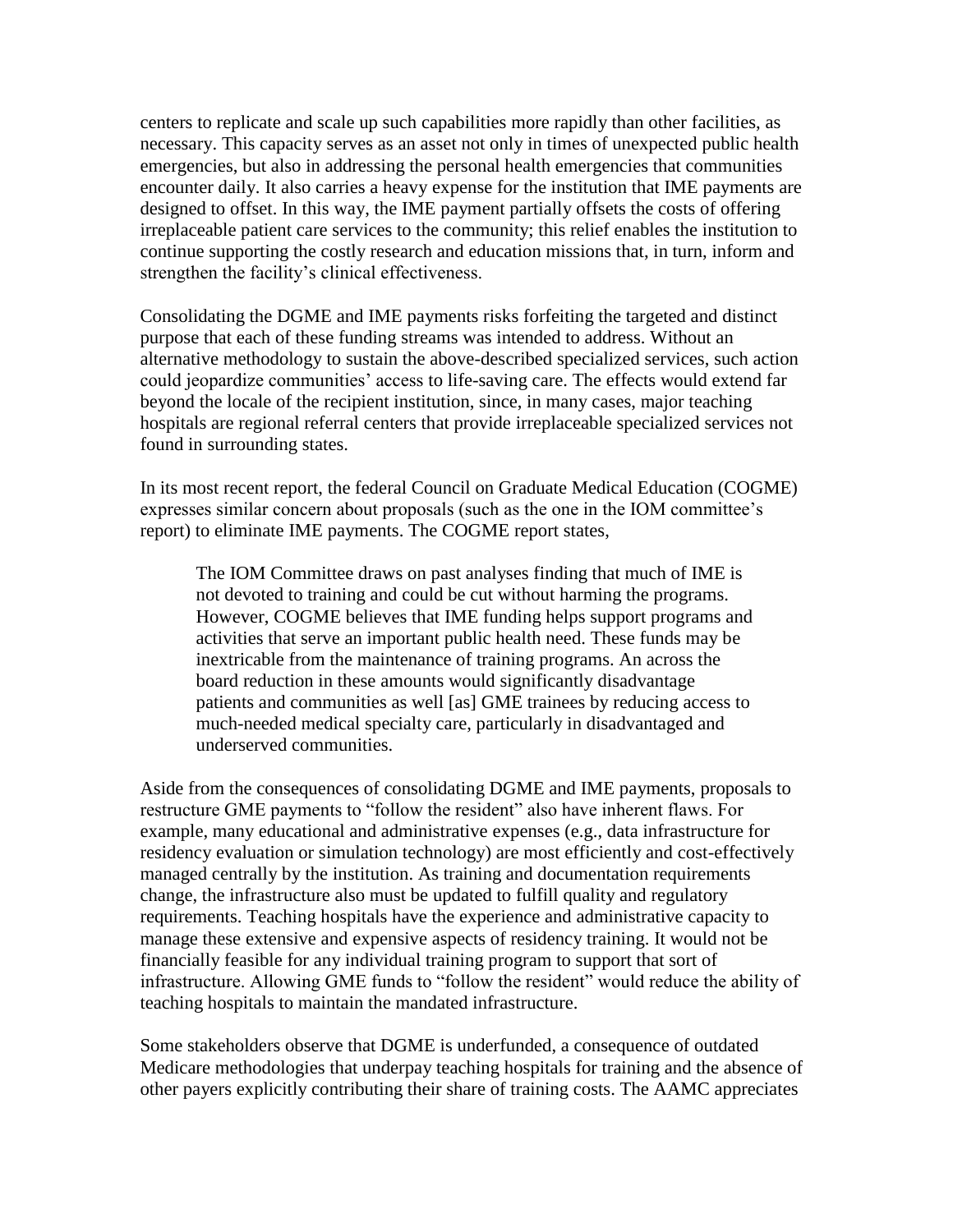the well-intended interest of these parties in remedying this flaw; however, the solution to this shortcoming should not come at the expense of patients and patient care. As described above, an all-payer mechanism could be one alternative. Congress might also consider instructing CMS to rebase a hospital's DGME payment on the basis of its most recent cost report, as another potential alternative to better reflect the true costs of DGME.

## **ii. Does the financing structure impact the availability of specialty and primary care designations currently? Should it moving forward?**

A wide range of stakeholders has affirmed that factors other than GME financing are more powerful forces in influencing the specialty mix of physicians. In its report, the IOM committee indicates, "Health care reimbursement and the organization of health care services, for example, are far more important than GME in determining the makeup and productivity of the physician supply."

This conclusion is further supported by failed attempts to manipulate specialty selection through Medicare GME payments. Since the mid-1990s, hospitals have received twice the DGME payment for primary care and geriatrics residents as compared to subspecialty fellowships, yet shortages persist. As observed by MedPAC in its November 2003 report on the Impact of Resident Caps on the Supply of Geriatricians, "[f]actors other than Medicare's resident caps may better explain the slow growth in the number of geriatric physicians." The report further notes that "federal policies intended to affect the number, mix, and distribution of the health care workforce should be implemented through specific targeted programs rather than through Medicare."

Successful initiatives in promoting primary care careers include two that Committee members have championed over the years, both administered by HRSA: the National Health Service Corps (NHSC) and Title VII health professions programs.

As you know, the NHSC provides scholarships and loan repayment to health professionals in exchange for practicing primary care in federally designated health professions shortage areas (HPSAs). The NHSC improves access to health care for the growing numbers of rural and urban underserved Americans; provides incentives for practitioners to enter primary care; and reduces the financial burden that the cost of health professions education places on new practitioners.

With the Affordable Care Act's mandatory funding for NHSC set to expire at the end of FY 2015, the program is in jeopardy. The AAMC, as a member of the NHSC Stakeholders, supports further expanding the NHSC to supplement existing health professions training investments. A funding approach that includes both mandatory and discretionary funding ensures annual flexibility with out-year stability. The AAMC further requests that any expansion of NHSC eligible disciplines or specialties be accompanied by a commensurate increase in NHSC appropriations (while also preserving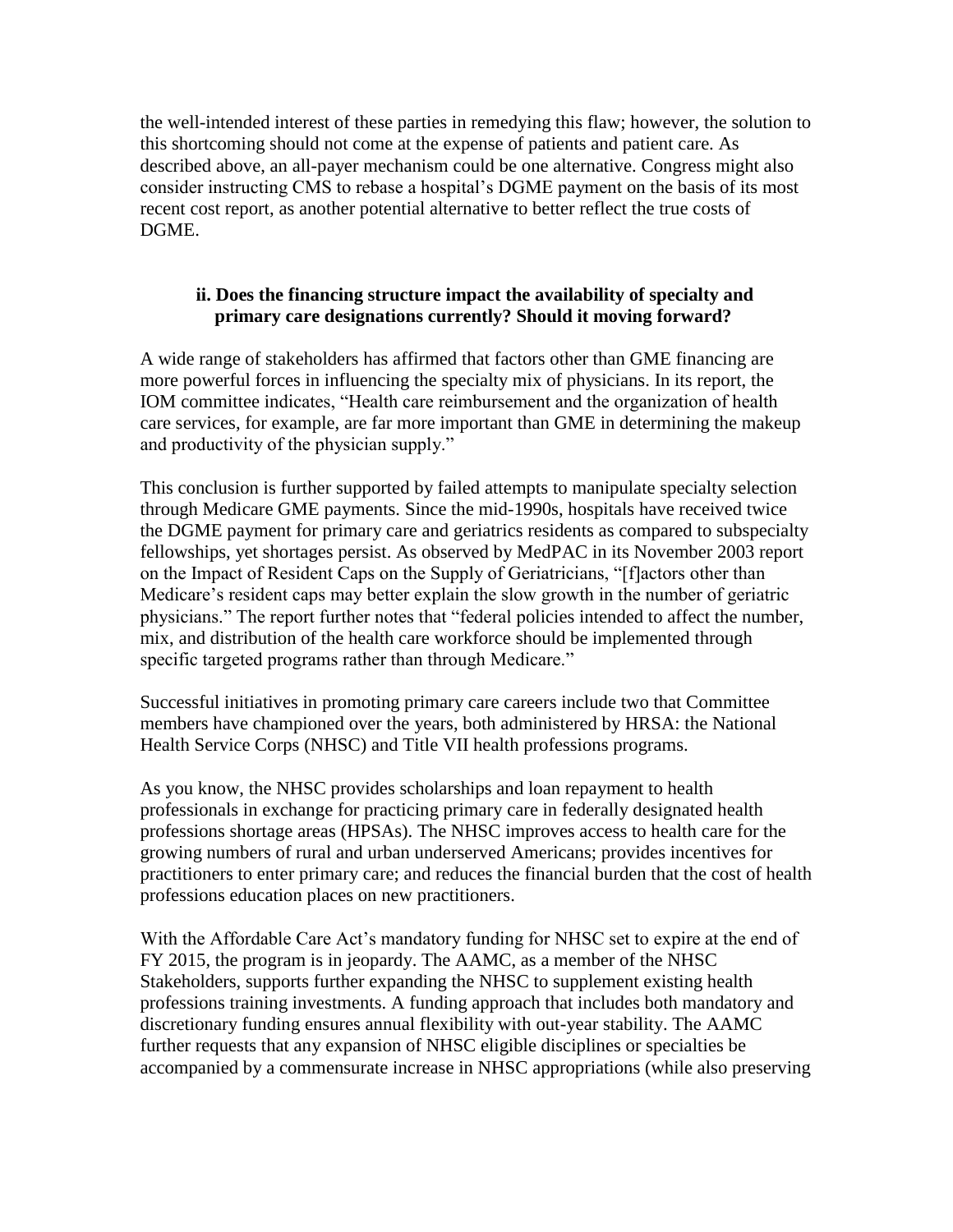the full spectrum of other federal health care workforce programs), so as to prevent a reduction of awards to current eligible health professions.

The AAMC also recommends expanding the authorization of the NHSC State Loan Repayment Program (SLRP) to allow states to define eligible sites and additional primary care needs. The NHSC SLRP provides matching funds to more than 30 states to operate their own loan repayment programs for primary care clinicians working in HPSAs. However, these funds are limited to the same specialties and underserved locations as the federal NHSC loan repayment program, providing states little opportunity to address workforce shortages unique to their situations. States are reluctant to commit additional funding from already-strained state budgets when significant increases in the federal NHSC programs can be used for identical purposes. With expanded SLRP authority, states can help appropriately identify sites that provide care to populations residing within HPSAs and direct funding to address their unique workforce needs.

While the NHSC is a critically important federal program, it is no more so than the Armed Forces health professions scholarship and loan repayment programs, the VA Education Debt Reduction Program, the Indian Health Service, and Department of Education's Public Service Loan Forgiveness program. These programs help students from all backgrounds attend medical school and serve as an important recruitment mechanism.

In addition to the NHSC, other HRSA programs have proven successful in guiding students toward a career in primary care and underserved communities. The Title VII health professions programs offer support for enhanced educational opportunities in these settings. The programs serve as a catalyst for innovations in education and training, helping the workforce adapt to the nation's changing health care needs over the programs' 50-year history.

The Title VII programs continually have demonstrated merit in producing diverse, culturally competent primary care providers prepared to serve in the areas they are needed most. Moreover, the programs continue to be at the forefront of advancing changes in health professions training and education. The AAMC strongly supports a robust, reliable investment in the programs, which have suffered from chronic underfunding.

As stated by Congresswoman DeGette and Congresswoman McMorris Rodgers in FY 2010, "By reinvesting in the Title VII programs, you will enable them to continue to improve the distribution, quality, and diversity of the health professions workforce in a manner that is consistent both with the needs of the nation and the President's pledge to invest in strengthening the health care workforce." The tradition of bipartisan support for the programs continues today.

In the pre-cursors to the Affordable Care Act, the Committee had proposed stabilizing funding for Title VII, NHSC, and other discretionary workforce programs through a fund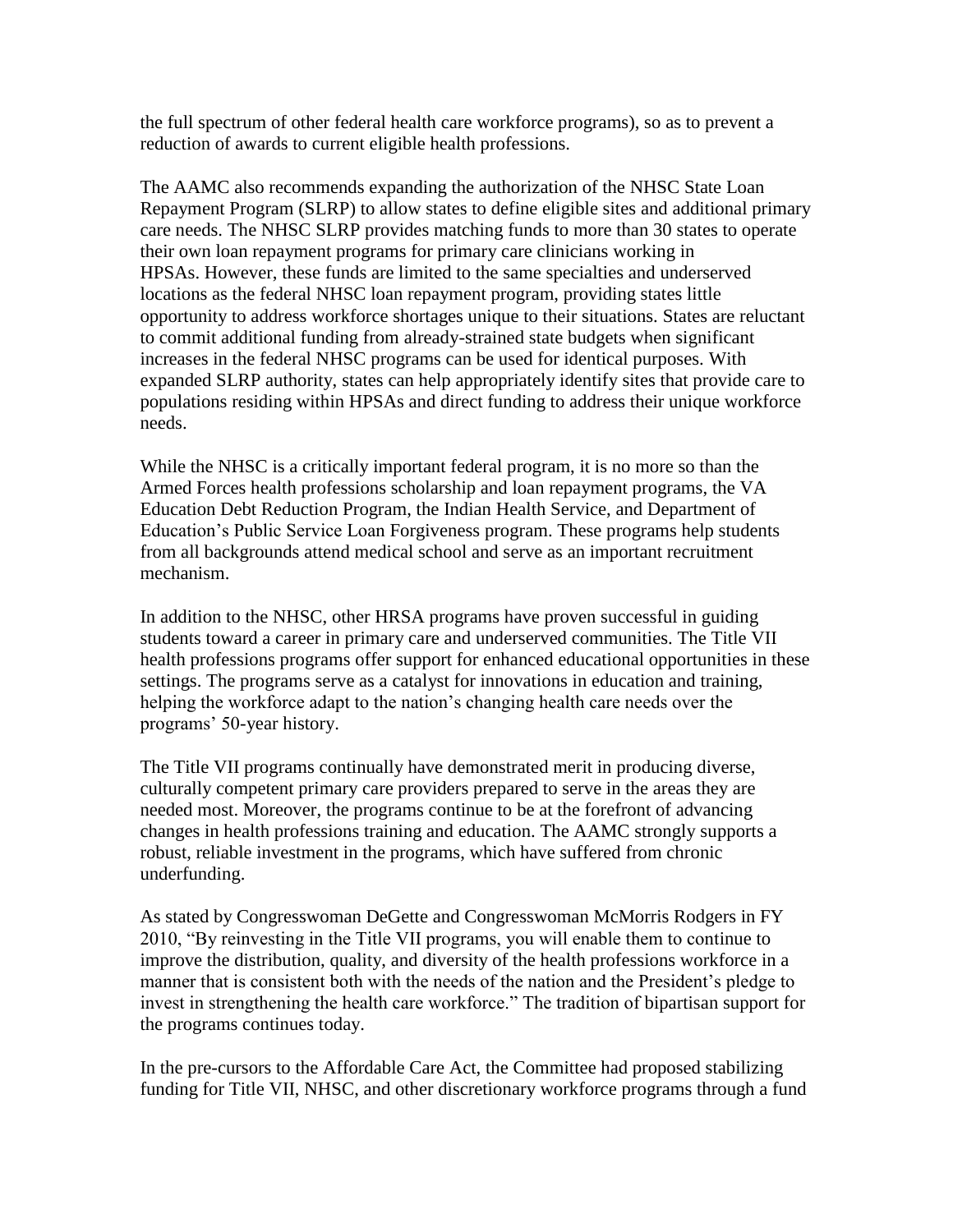that would supplement annual appropriations. Such a hybrid funding mechanism would maximize Congressional oversight and funding discretion while offering more financial stability to training efforts that require a multi-year commitment. Maintaining these investments outside of Medicare aligns not only with the different programs' policy intents, but also with the above-described findings that Medicare GME is not the most effective lever in addressing these needs.

Moving forward, the AAMC believes that prescribing the specialty composition of training positions in legislation would inhibit training efforts from adapting to changing workforce needs. Currently, projections indicate the nation faces significant shortages evenly spanning both primary and specialty care, but workforce needs fluctuate and change over time. Preserving workforce flexibility at the regional and local levels is the best way to ensure that organizations can continue to fulfill the multifaceted health needs of our aging nation, including, but not limited to, primary care.

Instead of attempting to micromanage specialty composition by locking it into the GME financing structure, the AAMC recommends ongoing analysis of population growth, regional and state-specific needs, and evolving changes in delivery systems to guide current and future targeting of funding for new residency positions. The AAMC-endorsed legislation referenced above (H.R. 1201/S. 577/H.R. 1180) follows a similar model, thereby allowing the training environment to adapt as demographics, delivery models, and health care needs change.

Also, as indicated elsewhere, the influence of complex personal factors on specialty choice should not be overlooked. Within reason, the AAMC supports the ability of individual medical students and physicians to determine which area of medicine best suits their personal and career goals and talents. Attempting to force graduates into targeted specialties by limiting training in other disciplines would have limited effect and, even if successful, could jeopardize patients' timely access to care. Education and training cannot overcome the intense market incentives that influence physician choices.

### **5. Does the current system incentivize high-quality training programs? If not, what reforms should Congress consider to improve training, accountability, and quality?**

U.S. teaching hospitals are the model for physician training around the globe. As described above, innovations in medical education abound, with increasing focus on competency-based, rather than time-based education. The accreditation process also has transitioned to outcomes- and competency-based requirements.

In our response to question #2, we describe the legislation AAMC has endorsed to strengthen further the federal investment in GME, including the transparency and accountability associated with public funds (H.R. 1201).

Some well-intentioned stakeholders have proposed GME "accountability" measures as the primary means to resolve gaps in the workforce. Imposing administratively unfeasible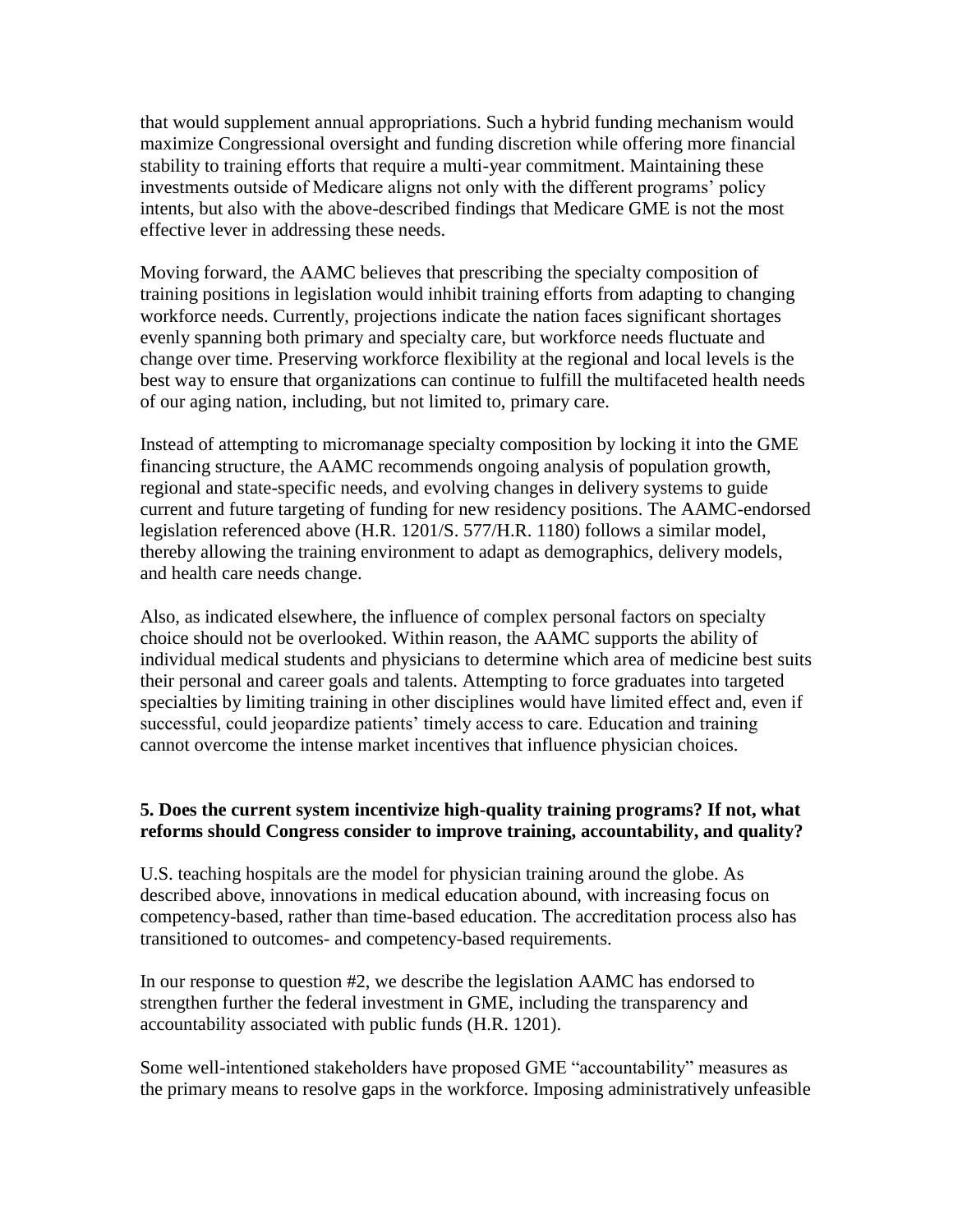requirements on medical education programs, however, would not advance workforce planning goals in a meaningful way.

For example, in its recent report, COGME too prioritizes the need for enhanced transparency in GME funds, stating, "Transparency around the allocation of federal support, how programs use such funds, and the outcomes they achieve, could inform policy and drive program performance." At the same time, the council acknowledges that, in practice, it can be unrealistic to expect to draw reliable conclusions from investments and program "outcomes." The report continues that "linking program cost information with outcomes metrics requires a level of financial disclosure that even the most forth-coming training programs may find difficult, if not impossible, to provide."

Health needs and demands vary at the local level and also over time, and personal decisions (e.g., family demands, the careers of spouses, personal lifestyle choices) repeatedly have been identified as major factors in determining the specialty and geographic location in which a physician will practice. These complex personal factors are largely outside the scope of an institution's influence. It would be unreasonable to hold institutions responsible for tracking the outcomes of such decisions over long periods of time or to hold them accountable for factors over which they have limited control.

Additionally, imposing one-size-fits-all "accountability" measures that do not reflect local and/or specialized needs could inadvertently penalize facilities that are actively addressing the population's health care needs. It is important to keep in mind that some training programs are nationally recognized for focusing on a relatively narrow range of specialties and for training residents in a metropolitan region (e.g., cancer hospitals, pediatric cancer/research institutes, rehabilitation hospitals).

Likewise, establishing "accountability" metrics that aim to prioritize one discipline or one training setting over others inadvertently could hamper efforts to improve other facets of the health care system, such as medical and scientific discovery. As you likely are aware through the Committee's commendable work on the  $21<sup>st</sup>$  Century Cures initiative, an advisory group to the NIH recently concluded that the nation will not be able to sustain the physician-scientist workforce as current physician-scientists retire and clinical demands increase. You may not be aware that the pipeline of physician-scientists overwhelmingly is filled by trainees pursuing specialty disciplines. For instance, family medicine accounted for 1.03 percent of M.D.-Ph.D. active residents in 2013, disproportionately less than its representation among all active residents graduating from U.S. M.D.-granting schools. Thus, as one example of unintended consequences, a wellmeaning "metric" to promote training in primary care could end up penalizing institutions that are successfully responding to other equally important national priorities.

Rather than imposing unreasonable measures on institutions, the AAMC advocates performance measures that institutions can reasonably address, such as the accountability metrics included in H.R. 1201.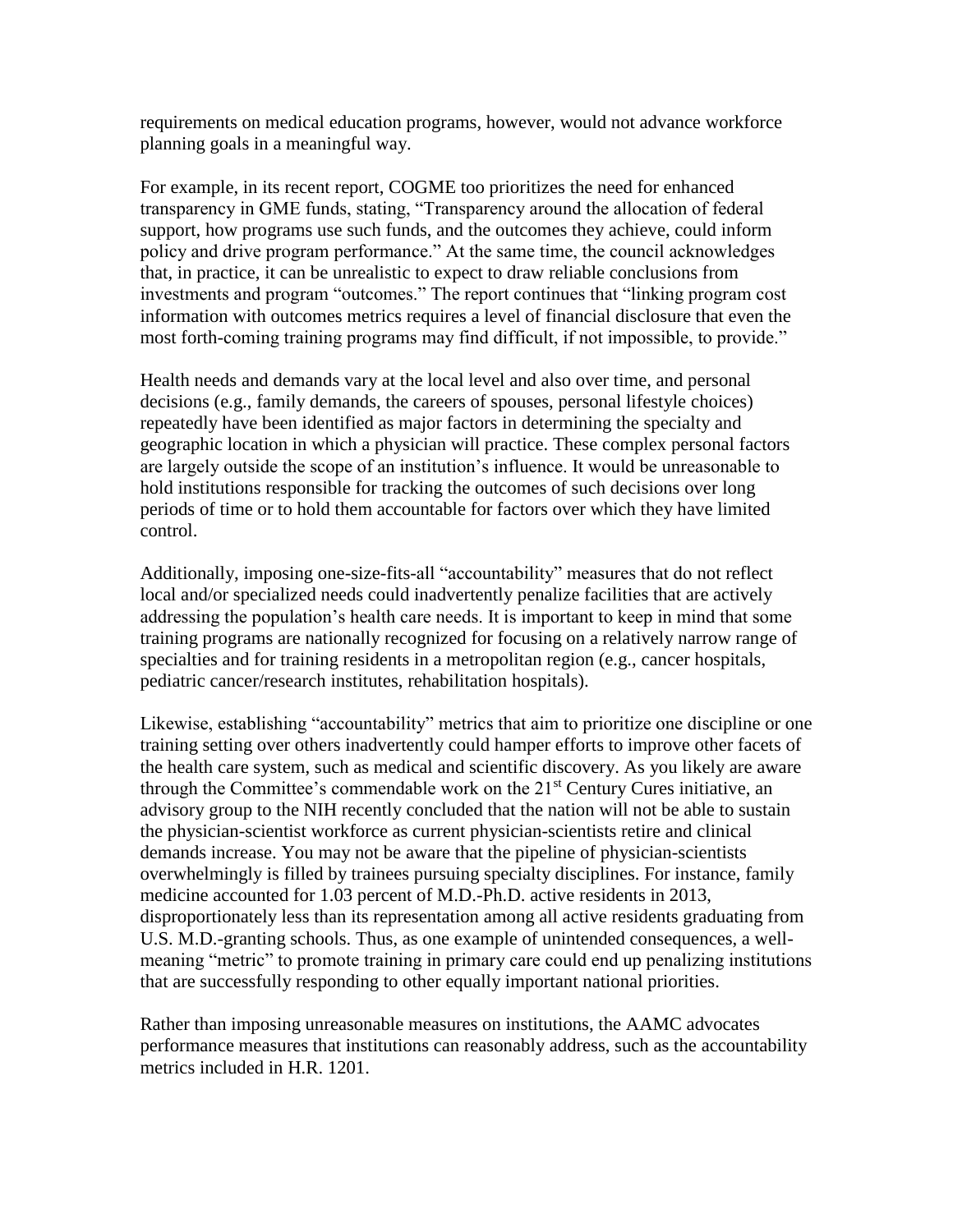## **6. Is the current system of residency slots appropriately meeting the nation's healthcare needs? If not, please describe any problems and potential solutions necessary to solve these problems?**

As noted earlier, the aging of our population is placing unprecedented demands on the physician workforce. Seniors require more physician visits and a greater range of physician services than any other age group, and these demands will only grow over the next two decades. The nation's medical schools have taken the first step to expand the physician workforce and assure adequate access to care. However, the cap on Medicare support imposed by the Balanced Budget Act of 1997 has prohibited a commensurate growth in the number of residency programs those medical school graduates will need. Additionally, payment reforms have disproportionately affected teaching hospitals, eroding the clinical revenues that also subsidize residency programs. Lifting the cap on Medicare-supported residency positions would enable teaching hospitals that are willing and prepared to train physicians to begin expanding their programs immediately. The legislation described in question #2 (H.R. 1201/H.R. 1180/S. 577) provides a responsible means to achieve these goals and will be critical to prevent disruptions in patient access to care.

Many teaching hospitals also endure numerous administrative burdens in their training efforts, some of which could be resolved through technical fixes. These fixes are summarized briefly below, and the AAMC encourages Congress to advance legislative action on these proposals in addition to the legislation referenced above.

 *Prevent accidental triggering of hospital cap/per resident amount (PRA)*  Under current Medicare rules, if a non-teaching (community) hospital accepts medical resident "rotators," it risks receiving substantially lower funding from the Medicare program if it ever decides to become a teaching hospital. Specifically, if a community hospital accepts medical residents from a new program at another facility, it risks establishing a very low permanent cap on the number of medical resident slots Medicare will ever fund at the hospital. A hospital that trains rotators from any program also risks establishing a very low PRA, which is the baseline used to determine Medicare DGME payments for teaching hospitals. Some hospitals have not been aware of these risks, and now are unable to build teaching programs. Others that are aware of the risks have decided against hosting rotating residents, even if they have excellent clinical training opportunities available.

*Eliminate the three year rolling average rules*

Under current rules, Medicare DGME and IME payments are calculated based on a "three-year rolling average" of the number of medical residents being trained in a given teaching hospital, rather than the current number of medical residents being trained in a given year. Eliminating the rolling average rules would allow a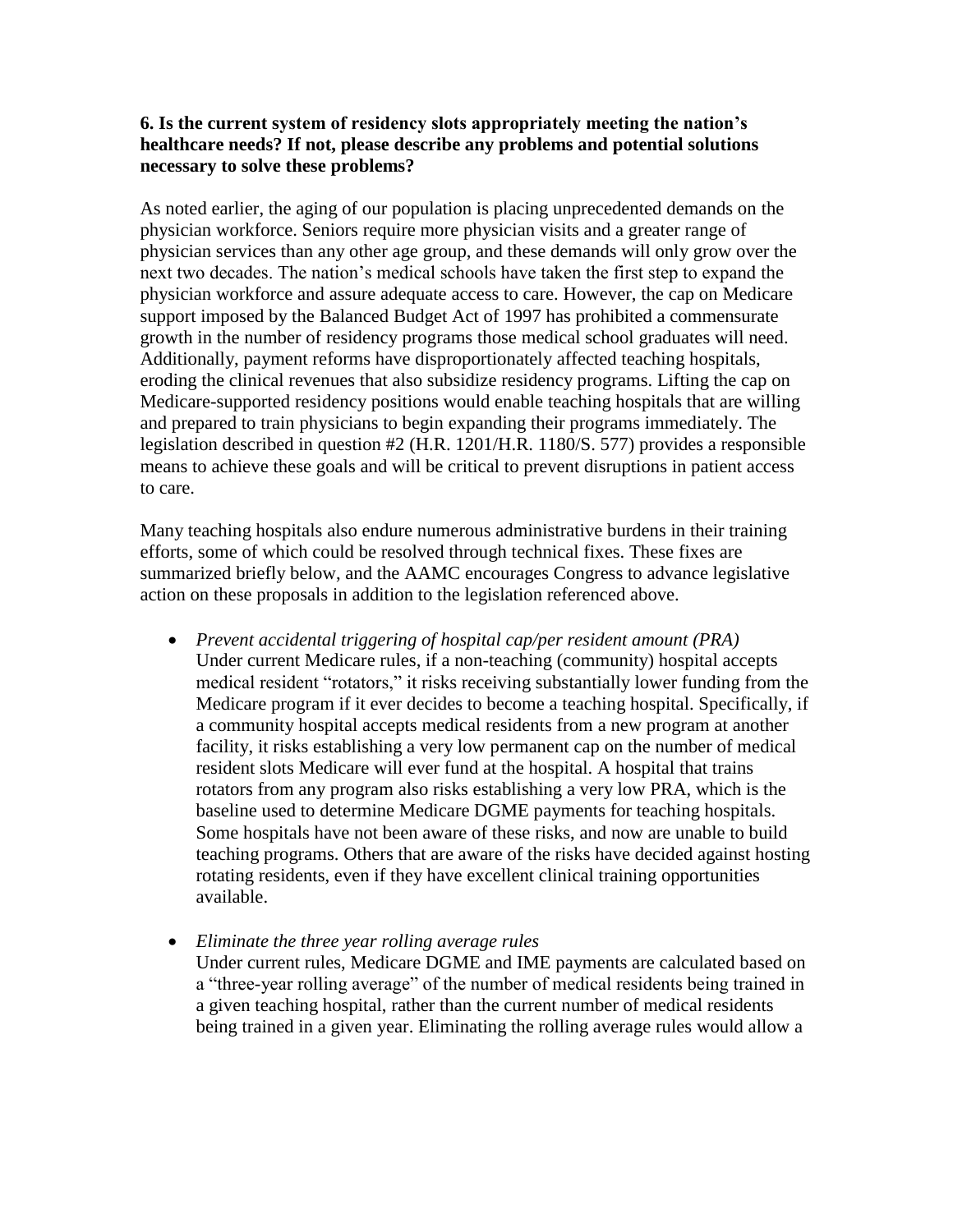teaching hospital to be reimbursed for the actual number of trainees in a given year.

*Count all resident time*

The Centers for Medicare and Medicaid Services (CMS) requires teaching hospitals to document the amount of time residents spend in each type of training activity (e.g., research-related, certain didactic training) for purposes of calculating Medicare DGME and IME payments. Given that all these training activities are required as part of the medical resident training program, there is little added value in requiring such time accounting, which results in an unnecessary administrative burden.

*Allow redistribution of closed program residency slots*

Under current law, if a teaching hospital closes, the slots associated with that hospital are permanently redistributed to other teaching hospitals based on established criteria. However, medical residency slots at a teaching hospital that closes all its training programs, but does not close itself, are not eligible for redistribution to other facilities. Congress should amend current Medicare rules to allow medical residency slots from hospitals that close all residency programs, but otherwise remain open, to be allocated to other hospitals based on the previously established priorities.

- *Resolve issues with "initial residency period" and residents switching programs* Under current law, the length of time Medicare will pay for medical residency training is tied to the expected length of training for a given specialty. Because different specialties have different residency requirements, residents who change specialties, even after one year, often have trouble convincing hospitals to accept them into their programs. The AAMC recommends modifying this policy such that the Medicare "initial residency period" for a resident who changes residency specialties would equal the minimum number of formal training years necessary to satisfy the requirements of the new residency program.
- *Permit new urban teaching hospitals to participate in affiliation agreements*  Under current law, any urban teaching hospital that began training residents after 1996 may not enter into a Medicare GME affiliation agreement to "loan" its slots to other hospitals. This prevents new urban teaching hospitals from collaborating with community partners. To facilitate such collaboration, CMS should allow new urban teaching hospitals to enter into GME affiliated groups after being a teaching hospital for five years.

# **7. Is there a role for states to play in defining our nation's healthcare workforce?**

The AAMC strongly believes that both the state and federal governments must play a significant role in developing the nation's health care workforce. However, because most states must balance their annual budgets, they face unique constraints on spending. This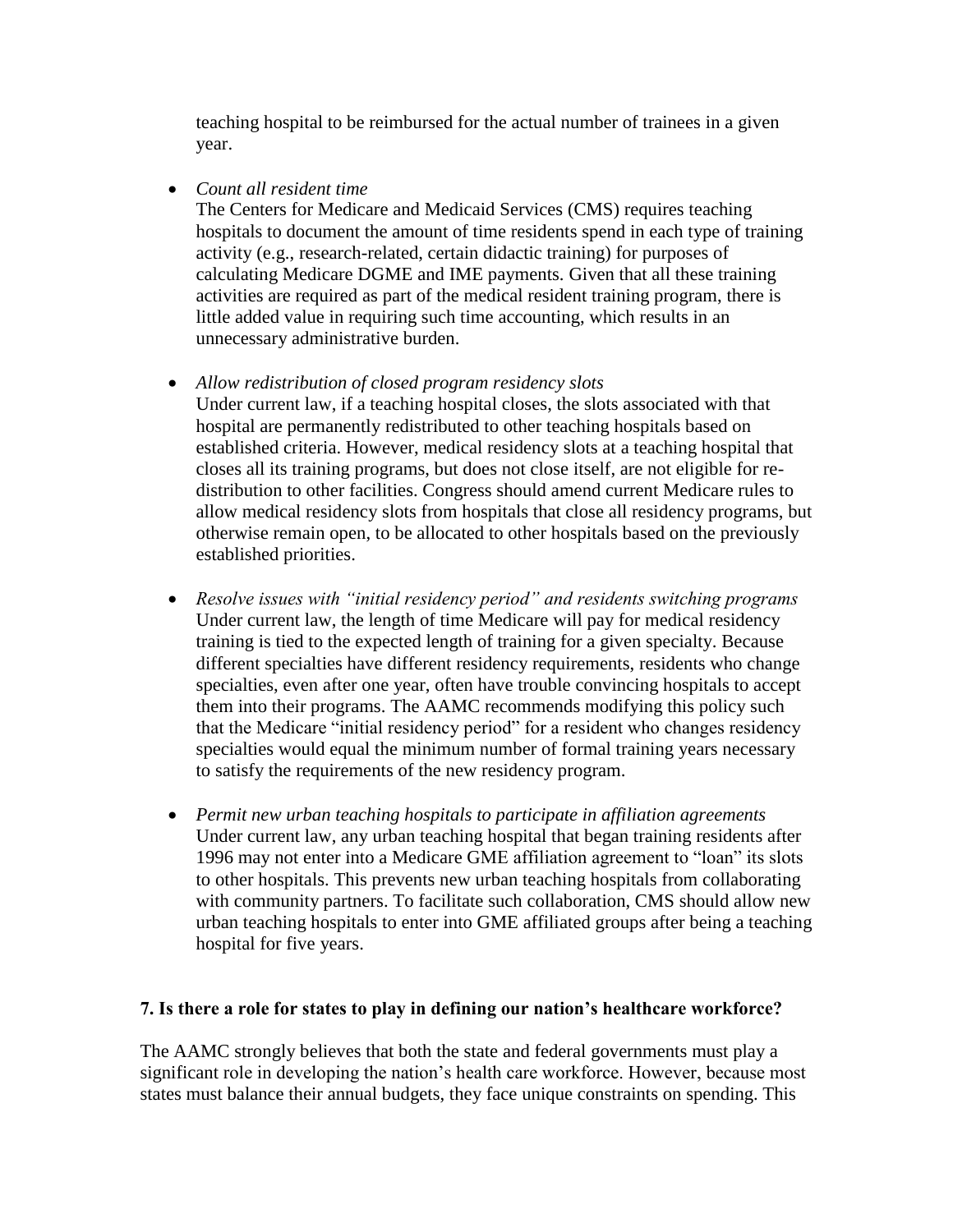includes spending on physician training programs, as evidenced by a steady decline in the number of states that provide GME support through their Medicaid programs.

As for the federal role, Congress created the Medicare program to ensure access to health care services for the nation's seniors. From the program's inception in 1965, Congress established reimbursement policy to ensure that total Medicare inpatient reimbursement would be sufficient to enable teaching hospitals to provide the elderly with the range of services that seniors disproportionately need and use. Even when it sought to limit Medicare spending through the institution of a DRG-based inpatient prospective payment system in 1983, Congress called for both DGME and IME adjustments to support access to teaching hospitals. In doing so, Congress also explicitly recognized that its GME adjustments fulfilled Medicare's responsibility as a major insurer of health care to pay its share of the investment needed to secure such access to care.

With less than 1 percent of all physicians in clinical practice formally "opting out" of the Medicare program, the government has a continued responsibility to invest in the infrastructure required to make that insurance coverage meaningful for beneficiaries, including the physician workforce that provides such care. Thus, the AAMC unequivocally believes that preserving Medicare's contributions to physician training is not only appropriate, but also is essential to securing access to high quality health care services for the aging population.

Some stakeholders have characterized the correlation between Medicare discharges and Medicare GME payments as a weakness of the current system. They argue that any setting, including those that do not treat substantial numbers of Medicare patients, should receive the same level of Medicare GME support provided to institutions treating large numbers of seniors. Many low-Medicare settings instead serve high numbers of Medicaid patients. Rather than diverting already limited Medicare GME support to facilities that do not serve high numbers of Medicare beneficiaries, expansion of GME support through state Medicaid programs may be more effective. For example, providing new incentives for states to invest already scarce state dollars in physician training through their Medicaid programs could help bolster support to community health centers, but would not undermine similar investments in facilities serving higher numbers of Medicare beneficiaries.

Another important state-federal partnership that affects the physician workforce is the Conrad 30 J-1 visa waiver program ("Conrad 30"). The federal J-1 "exchange visitor" visa allows medical students from other countries to attend residency training in the United States, requiring physicians to practice for at least two years in their home country after completing their U.S. residency. The Conrad 30 program enables state agencies to recruit these physicians to underserved areas for three years in exchange for waiving the home country practice requirement; the resulting field strength is comparable to NHSC. State agencies have some discretion in shaping their Conrad 30 programs to address states' priorities and some latitude in determining what specialties are needed, provided that they demonstrate, according to their own criteria, shortages in the non-primary care